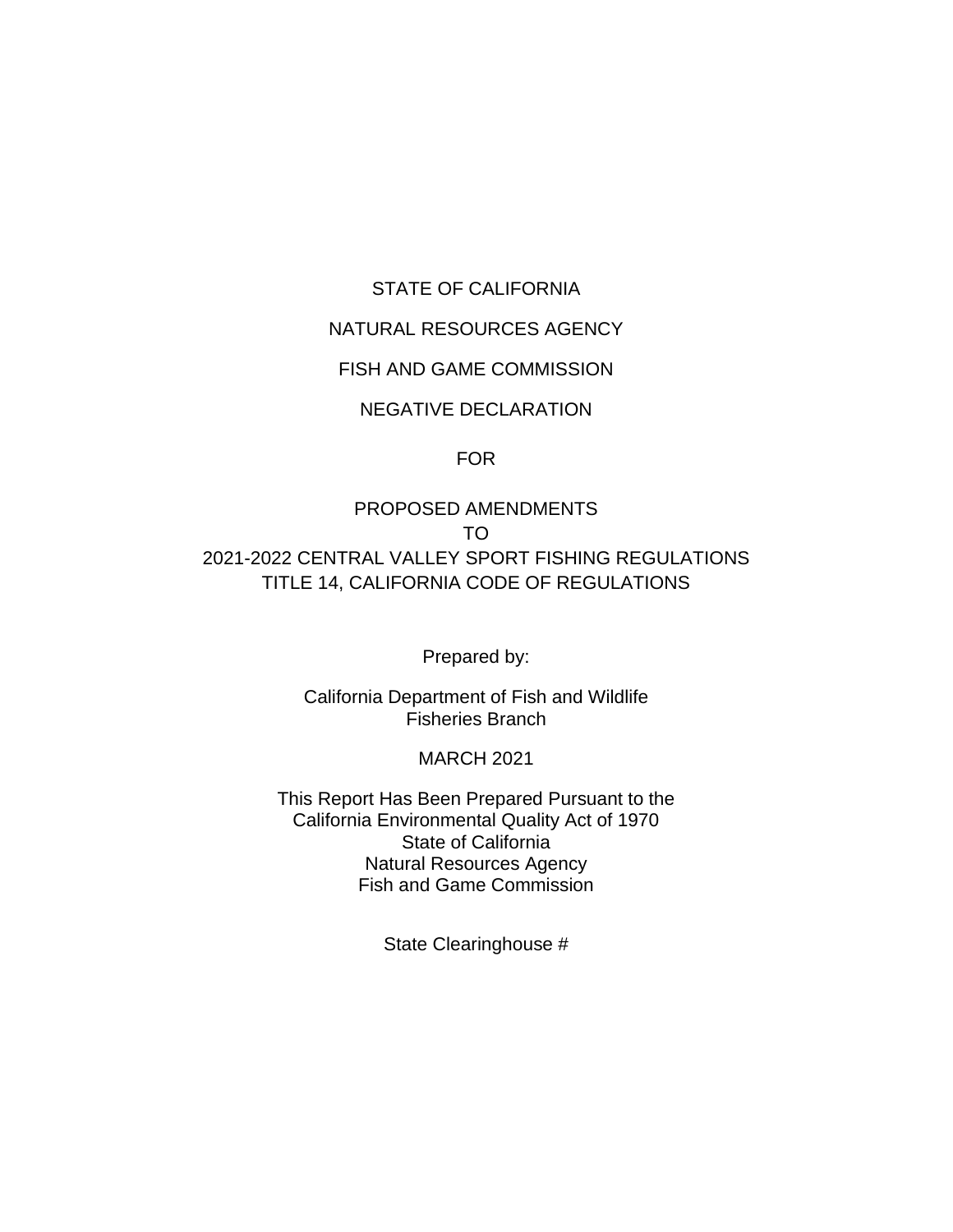### **INITIAL STUDY AND NEGATIVE DECLARATION FOR PROPOSED AMENDMENTS TO CENTRAL VALLEY SPORT FISHING REGULATIONS TITLE 14, CALIFORNIA CODE OF REGULATIONS**

#### **The Project**

The Fish and Game Commission (Commission) proposes to amend the Central Valley sport fishing regulations as set forth in Title 14 of the California Code of Regulations. The current 2020 sport fishing regulations, Section 7.40, Title 14, California Code of Regulations, allow for salmon fishing in the American, Feather, Mokelumne, and Sacramento rivers. Each year the Department of Fish and Wildlife (Department) evaluates the potential need to amend the existing Chinook Salmon bag and possession limits to align with management goals. Any proposed changes to the salmon fishing regulations are presented to the Commission for consideration.

#### **The Findings**

The initial study and the Commission's review of the project showed that the project will not have any significant or potentially significant effects on the environment and therefore no alternatives or mitigation measures are proposed to avoid or reduce any significant effects on the environment. The project will not have a significant effect on aesthetics, agriculture and forestry resources, air quality, biological resources, cultural resources, energy, geology and soils, greenhouse gas emissions, hazards and hazardous materials, hydrology and water quality, land use and planning, mineral resources, noise, population and housing, public services, recreation, transportation, tribal cultural resources, utilities and service systems, and wildfire.

### **Basis of the Findings**

Based on the initial study, implementing the proposed project will not have any significant or potentially significant effects on the environment. Therefore, a negative declaration is filed pursuant to the California Environmental Quality Act, Public Resource Code Section 21080, subdivision (c).

This proposed negative declaration consists of the following:

- Introduction Project Description and Background Information on the Proposed Amendments to Central Valley Sport Fishing Regulations
- Initial Study Environmental Checklist Form
- Explanation of the Response to the Initial Study Environmental Checklist Form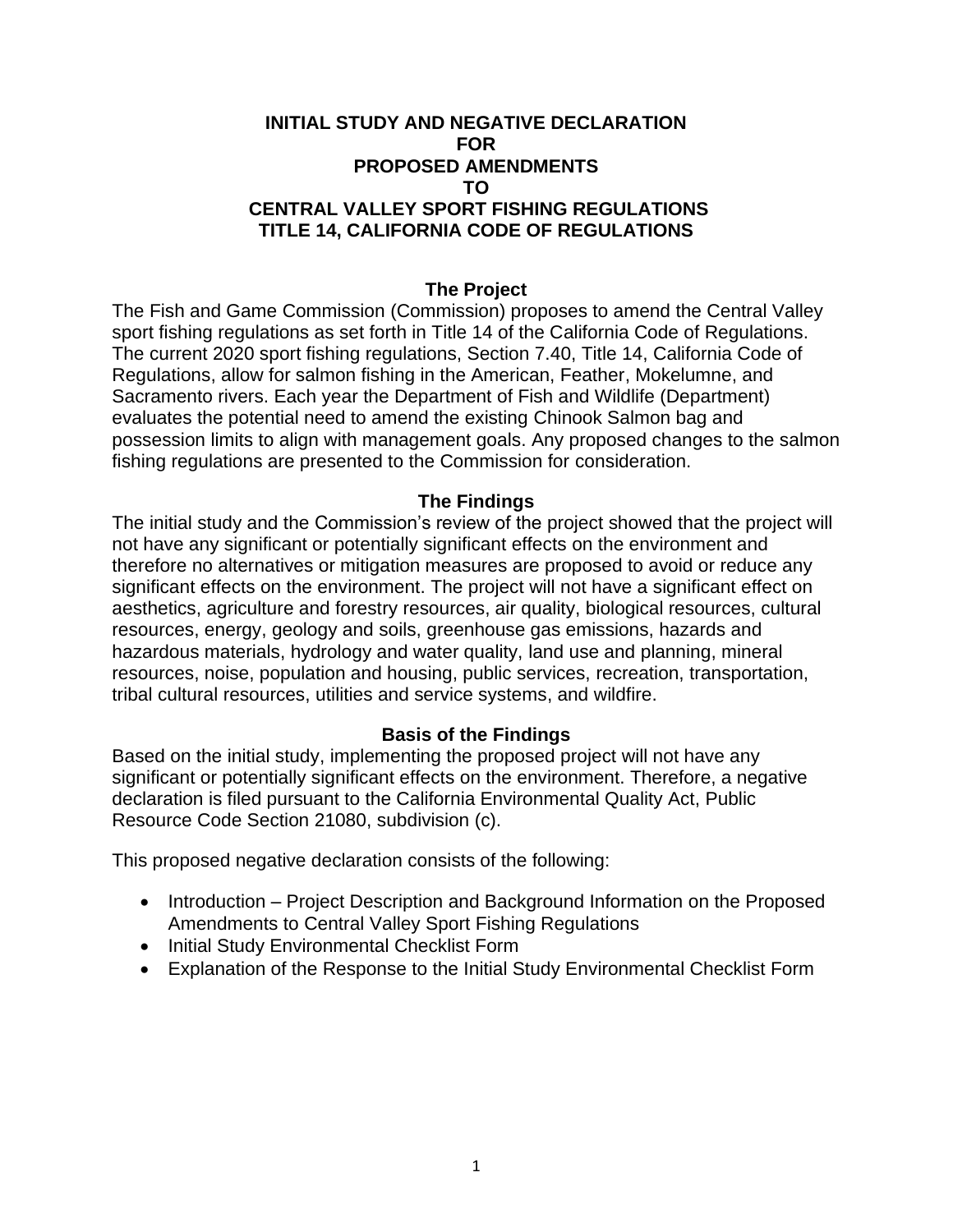### **PROJECT DESCRIPTION AND BACKGROUND INFORMATION FOR PROPOSED AMENDMENTS TO CENTRAL VALLEY SPORT FISHING REGULATIONS TITLE 14, CALIFORNIA CODE OF REGULATIONS**

#### **Introduction**

Annually, the Department recommends Central Valley sport fishing salmon regulations to the Commission. The Commission then makes the final determination on what amendments to the regulations should be implemented and is the lead agency for the purposes of CEQA. Under Fish and Game Code Section 200, the Commission has the authority to regulate the taking or possession of fish for the purpose of sport fishing.

#### **Project goals and objectives**

The goal of this project is to amend the Central Valley sport fishing salmon regulations in furtherance of the state's policy on conservation, maintenance, and utilization of California's aquatic resources stated in Fish and Game Code Section 1700. This section includes the following objectives:

- 1. Maintain sufficient populations of all aquatic species to ensure their continued existence.
- 2. Maintain sufficient resources to support a reasonable sport use.
- 3. Management of fisheries using best available science and public input.

#### **Background**

The Pacific Fishery Management Council (PFMC) is responsible for adopting recommendations for the management of recreational and commercial ocean salmon fisheries in the Exclusive Economic Zone (three to 200 miles offshore) off the coasts of Washington, Oregon, and California. When approved by the Secretary of Commerce, these recommendations are implemented as ocean salmon fishing regulations by the National Marine Fisheries Service (NMFS).

The PFMC will develop the annual Pacific coast ocean salmon fisheries regulatory options for public review at its March 2021 meeting and develop the final PFMC regulatory recommendations for adoption by NMFS at its April 2021 meeting. Based on the regulations adopted by NMFS, the Department will recommend specific bag and possession limits to the Commission in April. The Commission will consider the proposed regulations for adoption during a scheduled teleconference call on May 11, 2021.

#### **Project Location**

Central Valley sport fishing addressed by this environmental document occurs in the waters of the American, Feather, Mokelumne, and Sacramento rivers in northern and Central California in the counties of Siskiyou, Shasta, Tehama, Colusa, Butte, Yuba, Sutter, Placer, El Dorado, Sacramento, Yolo, Solano, Contra Costa, and San Joaquin.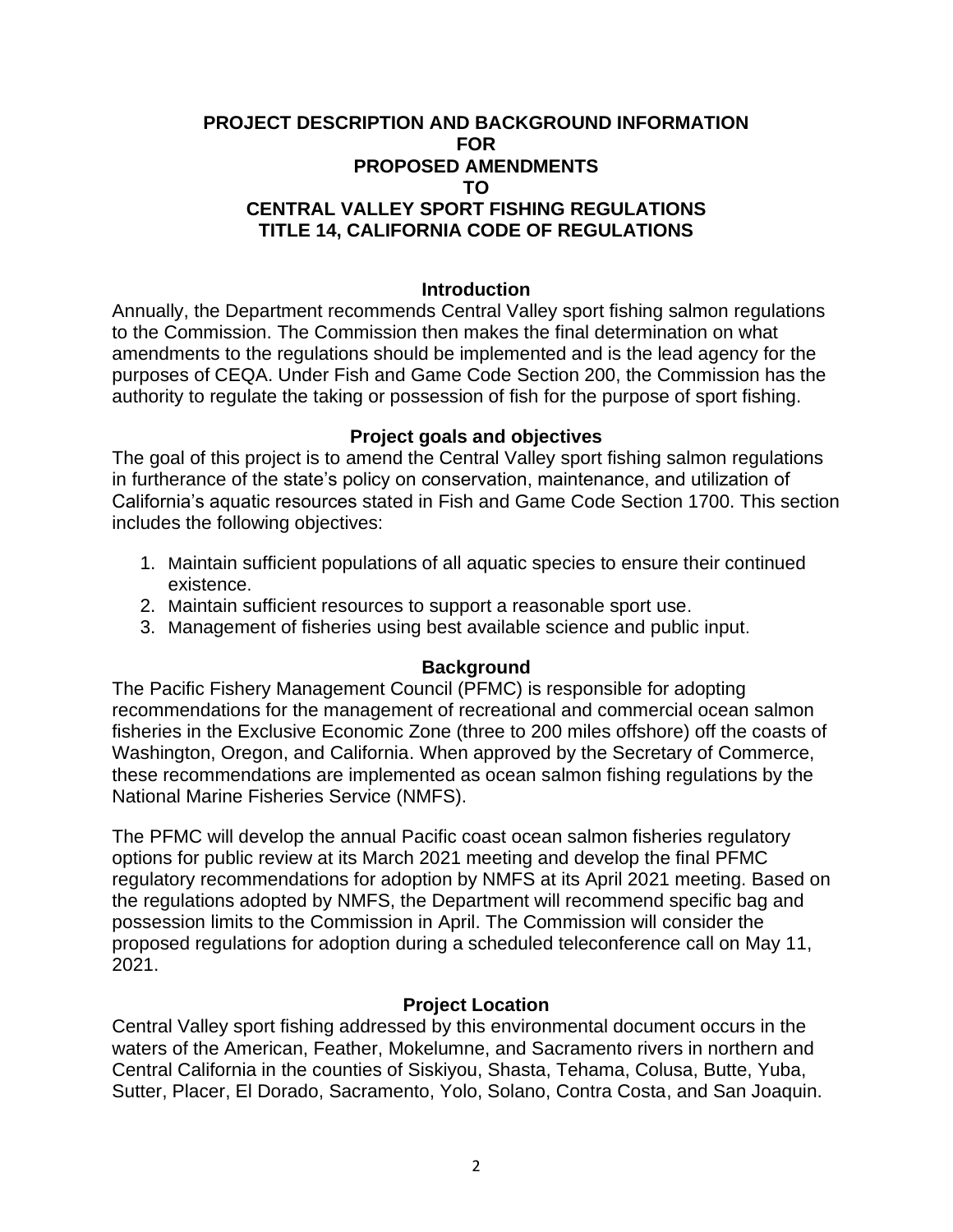### **Schedule**

If adopted by the Commission and approved by the Office of Administrative Law, the proposed regulatory amendments described below will go into effect around July 1, 2021.

### **Project Description**

Current regulations in subsections (b)(4), (b)(43), (b)(66), and (b)(80) of Section 7.40 prescribe the 2020 seasons and daily bag and possession limits for Sacramento River fall-run Chinook Salmon (*Oncorhynchus tshawytscha*; SRFC) sport fishing in the American, Feather, Mokelumne, and Sacramento rivers, respectively. Collectively, these four rivers constitute the "Central Valley fishery" for SRFC for purposes of this document (Figure 1). Each year, the Department of Fish and Wildlife (Department) recommends new Chinook Salmon bag and possession limits for consideration by the Fish and Game Commission (Commission) to align the fishing limits with up-to-date management goals, as set forth below.



**Figure 1**. Map of the "Central Valley fishery" for Sacramento River fall-run Chinook Salmon, encompassing the following rivers and their respective subsections of Section 7.40: American (b)(4), Feather (b)(43), Mokelumne (b)(66), and Sacramento (b)(80).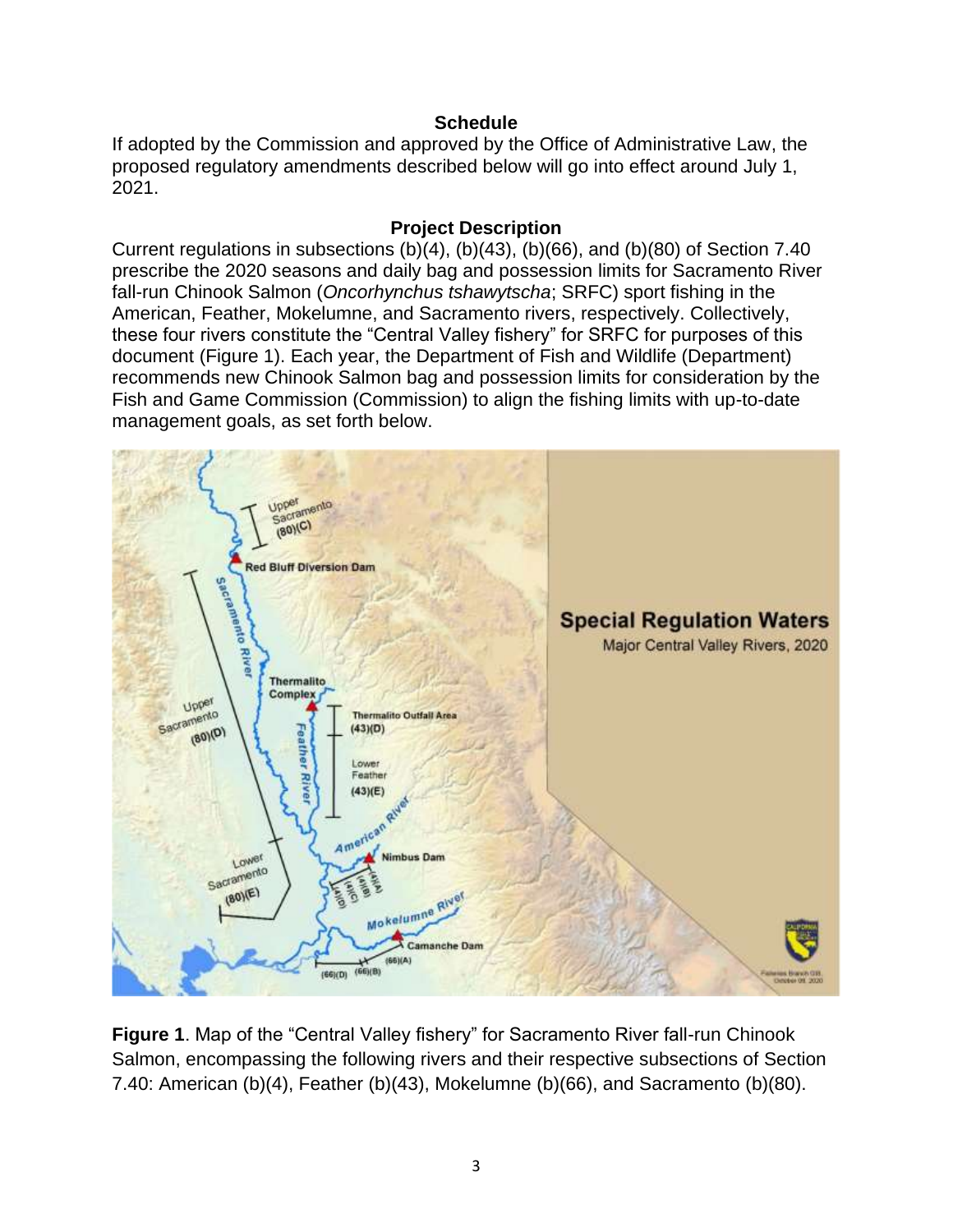# **CHINOOK SALMON BAG AND POSSESSION LIMITS**

The Department recognizes the uncertainty of SRFC in-river harvest projections. Therefore, for the 2021 Central Valley fishery, the Department is presenting three regulatory options for the Commission's consideration to tailor 2021 Central Valley fishery management to target 2021 in-river fisheries harvest projections.

- 1. Option 1 is the most liberal of the three options and allows take of any size Chinook Salmon up to the daily bag and possession limits.
- 2. Option 2 allows for take of a limited number of adult Chinook Salmon, with grilse Chinook Salmon making up the remainder of the daily bag and possession limits.
- 3. Option 3 is the most conservative option, and allows for a grilse-only Chinook Salmon fishery

# **Key to Proposed Regulatory Changes:**

Because the PFMC recommendations are not known at this time, a range shown in [brackets] in the text below of bag and possession limits is indicated where it is desirable to continue Chinook Salmon fishing in the American, Feather, Mokelumne, and Sacramento rivers.

The following options are provided for Commission consideration:

## **Option 1 – Any Size Chinook Salmon Fishery**

This option would allow anglers to take up to [0-4] Chinook Salmon of any size per day. This option is the Department's preferred option if the 2021 SRFC stock abundance forecast is sufficiently high to avoid the need to constrain in-river SRFC harvest.

American River, subsection 7.40(b)(4):

(B) From the USGS gauging station cable crossing near Nimbus Hatchery to the SMUD power line crossing the southwest boundary of Ancil Hoffman Park.

July 16 through October 31 with a bag limit of [0-4] Chinook Salmon.

Possession limit - [0-12] Chinook Salmon.

(C) From the SMUD power line crossing at the southwest boundary of Ancil Hoffman Park to the Jibboom Street bridge.

July 16 through December 31 with a bag limit of [0-4] Chinook Salmon.

Possession limit - [0-12] Chinook Salmon.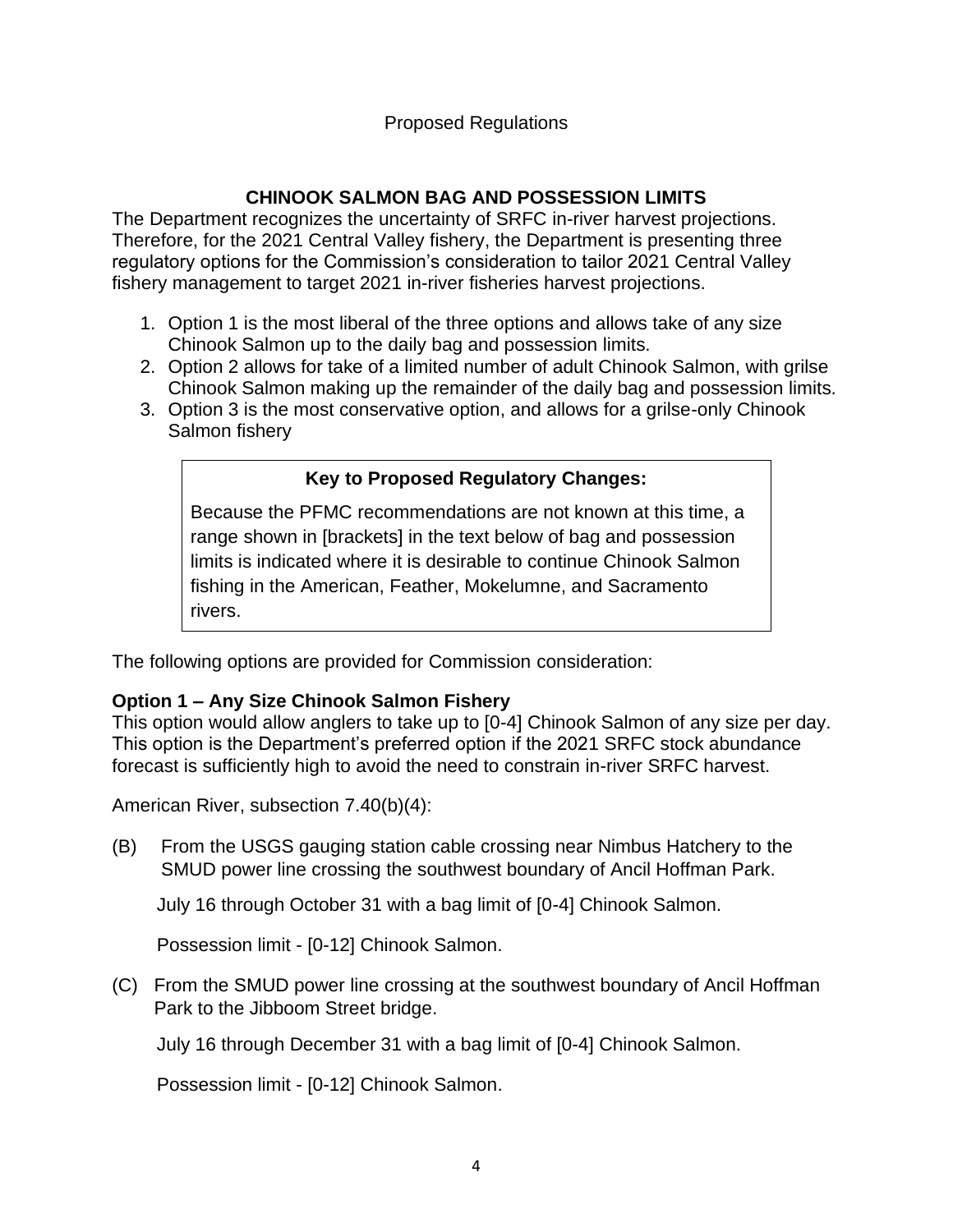(D) From the Jibboom Street bridge to the mouth.

July 16 through December 16 with a bag limit of [0-4] Chinook Salmon.

Possession limit - [0-12] Chinook Salmon.

Feather River, subsection 7.40(b)(43):

- (D) From the unimproved boat ramp above the Thermalito Afterbay Outfall to 200 yards above the Live Oak boat ramp. July 16 through October 31 with a daily bag limit of [0-4] Chinook Salmon. Possession limit - [0-12] Chinook Salmon.
- (E) From 200 yards above the Live Oak boat ramp to the mouth.

July 16 through December 16 with a bag limit of [0-4] Chinook Salmon.

Possession limit – [0-12] Chinook Salmon.

Mokelumne River, subsection 7.40(b)(66):

(A) From Camanche Dam to Elliott Road.

July 16 through October 15 with a bag limit of [0-4] Chinook Salmon.

Possession limit – [0-12] Chinook Salmon.

(B) From Elliott Road to the Woodbridge Irrigation District Dam and including Lodi Lake.

From July 16 through December 31 with a bag limit of [0-4] Chinook Salmon.

Possession limit – [0-12] Chinook Salmon.

(D) From the Lower Sacramento Road bridge to the mouth.

From July 16 through December 16 with a bag limit of [0-4] Chinook Salmon.

Possession limit – [0-12] Chinook Salmon.

Sacramento River below Keswick Dam, subsection 7.40(b)(80):

(C) From Deschutes Road bridge to the Red Bluff Diversion Dam. August 1 through December 31 with a bag limit of [0-4] Chinook Salmon Possession limit – [0-12] Chinook Salmon.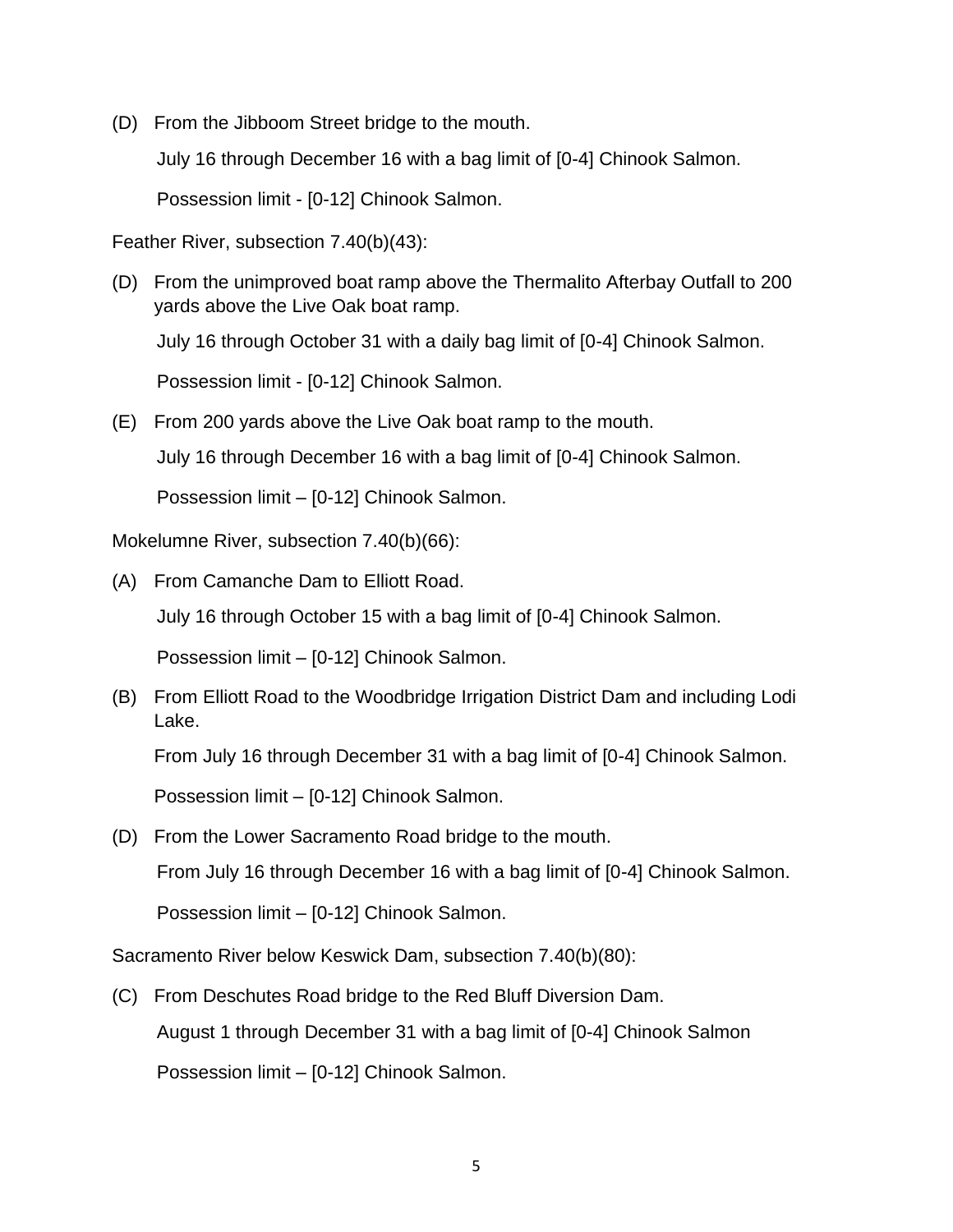(D) From the Red Bluff Diversion Dam to the Highway 113 bridge.

July 16 through December 16 with a bag limit of [0-4] Chinook Salmon.

Possession limit – [0-12] Chinook Salmon.

(E) From the Highway 113 bridge to the Carquinez Bridge.

July 16 through December 16 with a bag limit of [0-4] Chinook Salmon.

Possession limit – [0-12] Chinook Salmon.

### **Option 2 – Limited Adult and Grilse Salmon Fishery**

This option would allow the take of a limited number of adult Chinook Salmon, with grilse Chinook Salmon making up the remainder of the daily bag and possession limits. Should a reduction in the adult component of the stock be imposed by PFMC harvest projections, the Department is recommending specifying angling opportunities on the smaller, and possibly more numerous grilse salmon to increase angling harvest opportunities. Grilse returns from the previous season are included in pre-season stock abundance forecasts, but are not included in the current season adult returns used for evaluating conservation targets for SRFC. Due to their smaller size, grilse are typically outcompeted by larger adults, and contribute significantly less to the spawning population, and so they would be available for harvest with minimal impact to juvenile recruitment for the current season. Take of adult salmon would be limited under regulation, and the subsequent juvenile production would help rebuild the depressed stock size at a time when there is the need to restrict harvest of adult salmon.

The Department recommends a grilse salmon size limit of less than or equal to 27 inches total length based on an analysis of grilse data conducted by Department staff in 2019 (refer to Section III(e) of the Initial Statement of Reasons). A 27-inch total length grilse salmon cutoff is the best balance between angling harvest opportunity of possibly abundant smaller, two-year old male salmon and preserving the limited number of females available to spawn.

American River, subsection 7.40(b)(4):

(B) From the USGS gauging station cable crossing near Nimbus Hatchery to the SMUD power line crossing the southwest boundary of Ancil Hoffman Park.

July 16 through October 31 with a bag limit of [0-4] Chinook Salmon of which no more than [0-4] fish over 27 inches total length may be retained.

Possession limit - [0-12] Chinook Salmon of which no more than [0–4] fish may be over 27 inches total length.

(C) From the SMUD power line crossing at the southwest boundary of Ancil Hoffman Park to the Jibboom Street bridge.

July 16 through December 31 with a bag limit of [0-4] Chinook Salmon of which no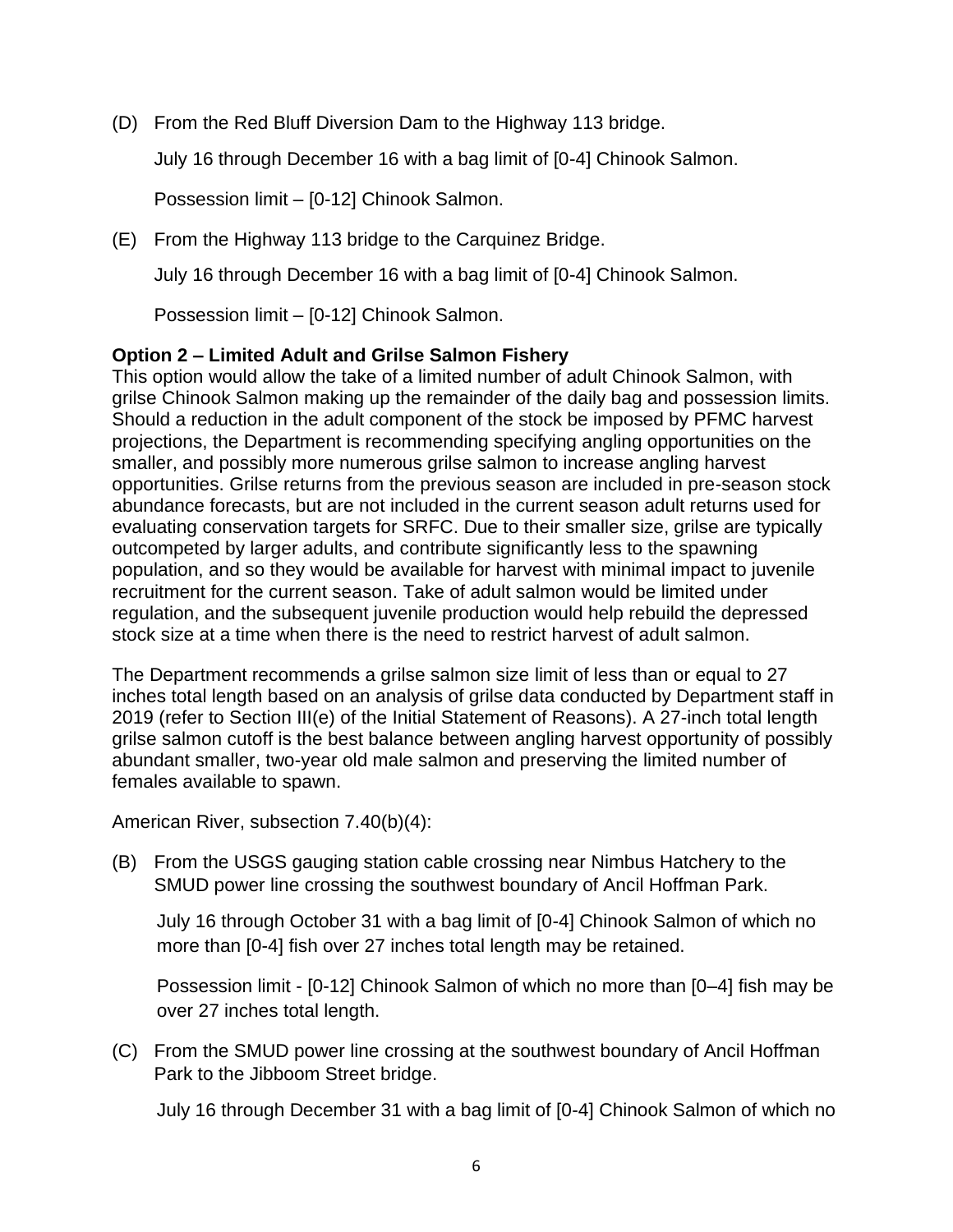more than [0-4] fish over 27 inches total length may be retained.

Possession limit - [0-12] Chinook Salmon of which no more than [0–4] fish may be over 27 inches total length.

(D) From the Jibboom Street bridge to the mouth.

July 16 through December 16 with a bag limit of [0-4] Chinook Salmon of which no more than [0-4] fish over 27 inches total length may be retained.

Possession limit - [0-12] Chinook Salmon of which no more than [0–4] fish may be over 27 inches total length.

Feather River, subsection 7.40(b)(43):

(D) From the unimproved boat ramp above the Thermalito Afterbay Outfall to 200 yards above the Live Oak boat ramp.

July 16 through October 31 with a daily bag limit of [0-4] Chinook Salmon of which no more than [0-4] fish over 27 inches total length may be retained.

Possession limit - [0-12] Chinook Salmon of which no more than [0–4] fish may be over 27 inches total length.

(E) From 200 yards above the Live Oak boat ramp to the mouth.

July 16 through December 16 with a bag limit of [0-4] Chinook Salmon of which no more than [0-4] fish over 27 inches total length may be retained.

Possession limit – [0-12] Chinook Salmon of which no more than [0-4] fish may be over 27 inches total length.

Mokelumne River, subsection 7.40(b)(66)

(A) From Camanche Dam to Elliott Road.

July 16 through October 15 with a bag limit of [0-4] Chinook Salmon of which no more than [0-4] fish over 27 inches total length may be retained.

Possession limit – [0-12] Chinook Salmon of which no more than [0-4] fish may be over 27 inches total length.

(B) From Elliott Road to the Woodbridge Irrigation District Dam and including Lodi Lake.

From July 16 through December 31 with a bag limit of [0-4] Chinook Salmon of which no more than [0-4] fish over 27 inches total length may be retained.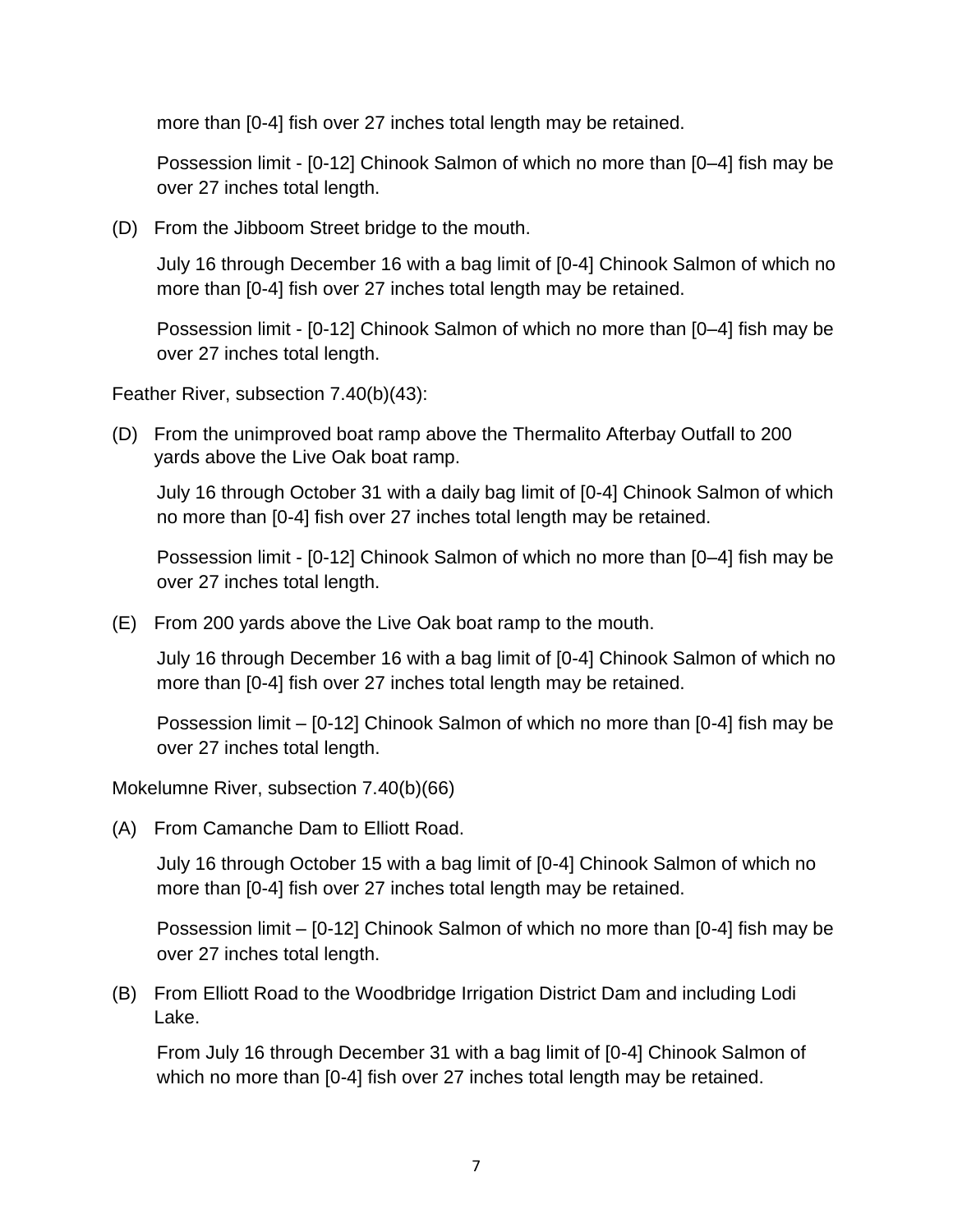Possession limit – [0-12] Chinook Salmon of which no more than [0-4] fish may be over 27 inches total length.

(D) From the Lower Sacramento Road bridge to the mouth.

From July 16 through December 16 with a bag limit of [0-4] Chinook Salmon of which no more than [0-4] fish over 27 inches total length may be retained.

Possession limit – [0-12] Chinook Salmon of which no more than [0-4] fish may be over 27 inches total length.

Sacramento River below Keswick Dam, subsection 7.40(b)(80):

(C) From Deschutes Road bridge to the Red Bluff Diversion Dam.

August 1 through December 31 with a bag limit of [0-4] Chinook Salmon of which no more than [0-4] fish over 27 inches total length may be retained.

Possession limit – [0-12] Chinook Salmon of which no more than [0-4] fish may be over 27 inches total length.

(D) From the Red Bluff Diversion Dam to the Highway 113 bridge.

July 16 through December 16 with a bag limit of [0-4] Chinook Salmon of which no more than [0-4] fish over 27 inches total length may be retained.

Possession limit – [0-12] Chinook Salmon of which no more than [0-4] fish may be over 27 inches total length.

(E) From the Highway 113 bridge to the Carquinez Bridge.

July 16 through December 16 with a bag limit of [0-4] Chinook Salmon of which no more than [0-4] fish over 27 inches total length may be retained.

Possession limit – [0-12] Chinook Salmon of which no more than [0-4] fish may be over 27 inches total length.

## **Option 3 – Grilse-only Salmon Fishery**

This option would allow for a grilse-only salmon fishery. Should a reduction in the adult component of the stock be imposed by PFMC harvest projections, the Department is recommending specifying angling opportunities on the smaller, and possibly more numerous grilse salmon to increase angling harvest opportunities. Grilse returns from the previous season are included in pre-season stock abundance forecasts, but are not included in the current season adult returns used for evaluating conservation targets for SRFC. Due to their smaller size, grilse are typically outcompeted by larger adults, and contribute significantly less to the spawning population, and so they would be available for harvest with minimal impact to juvenile recruitment for the current season. Take of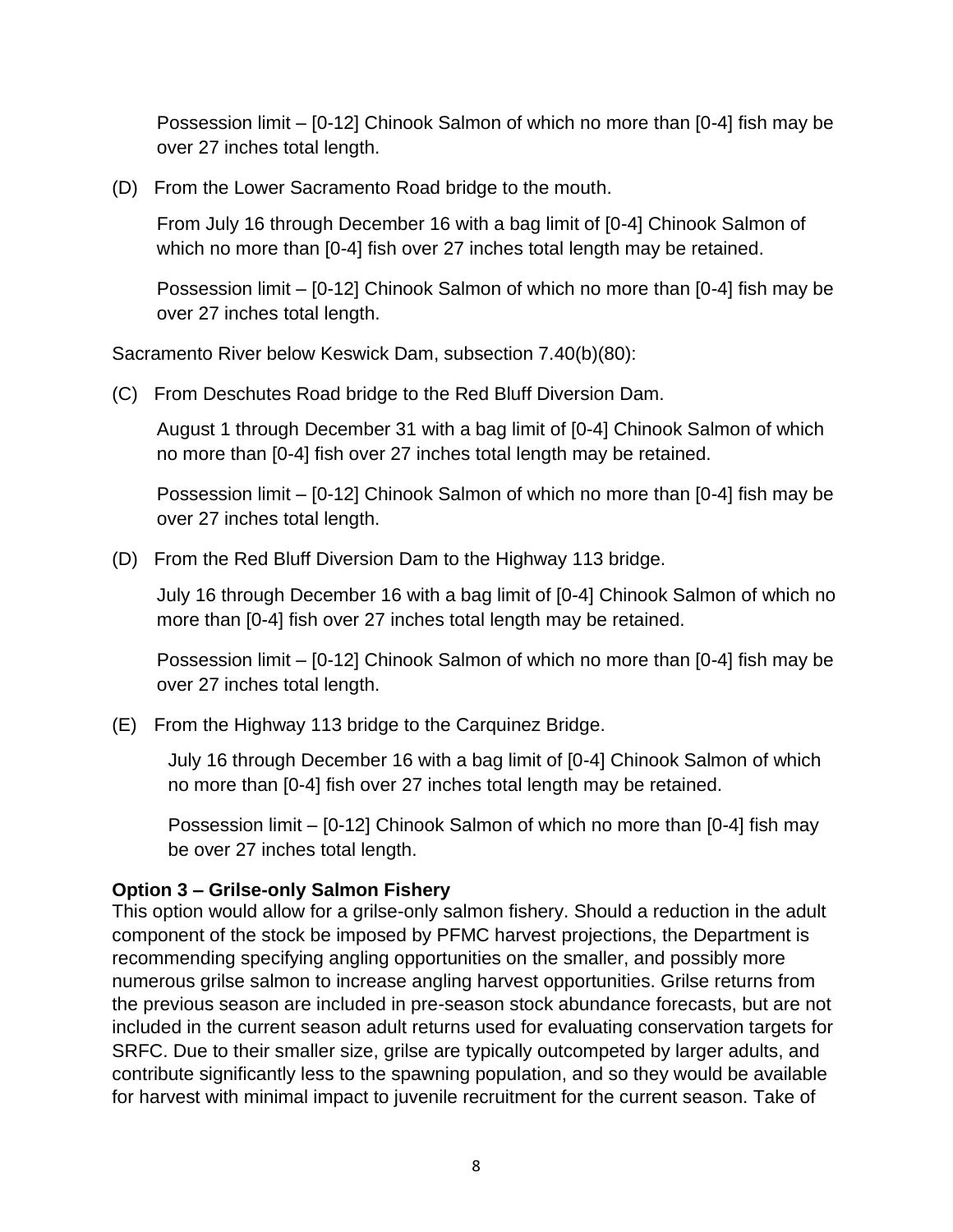adult salmon would be prohibited under regulation, and the subsequent juvenile production would help rebuild the depressed stock size at a time when there is the need to restrict harvest of adult salmon.

The Department recommends a grilse salmon size limit of less than or equal to 27 inches total length based on an analysis of grilse data conducted by Department staff in 2019 (refer to Section III(e) of the Initial Statement of Reasons). A 27-inch-total length grilse salmon cutoff is the best balance between angling harvest opportunity of possibly abundant smaller, two-year old male salmon and preserving the limited number of female salmon available to spawn.

American River, subsection 7.40(b)(4):

(B) From the USGS gauging station cable crossing near Nimbus Hatchery to the SMUD power line crossing the southwest boundary of Ancil Hoffman Park.

July 16 through October 31 with a bag limit of [0-4] Chinook Salmon less than or equal to 27 inches total length.

Possession limit - [0-12] Chinook Salmon less than or equal to 27 inches total length.

(C) From the SMUD power line crossing at the southwest boundary of Ancil Hoffman Park to the Jibboom Street bridge.

July 16 through December 31 with a bag limit of [0-4] Chinook Salmon less than or equal to 27 inches total length.

Possession limit - [0-12] Chinook Salmon less than or equal to 27 inches total length.

(D) From the Jibboom Street bridge to the mouth.

July 16 through December 16 with a bag limit of [0-4] Chinook Salmon less than or equal to 27 inches total length.

Possession limit - [0-12] Chinook Salmon less than or equal to 27 inches total length.

Feather River, subsection 7.0(b)(43):

(D) From the unimproved boat ramp above the Thermalito Afterbay Outfall to the Live Oak boat ramp.

July 16 through October 31 with a daily bag limit of [0-4] Chinook Salmon less than or equal to 27 inches total length.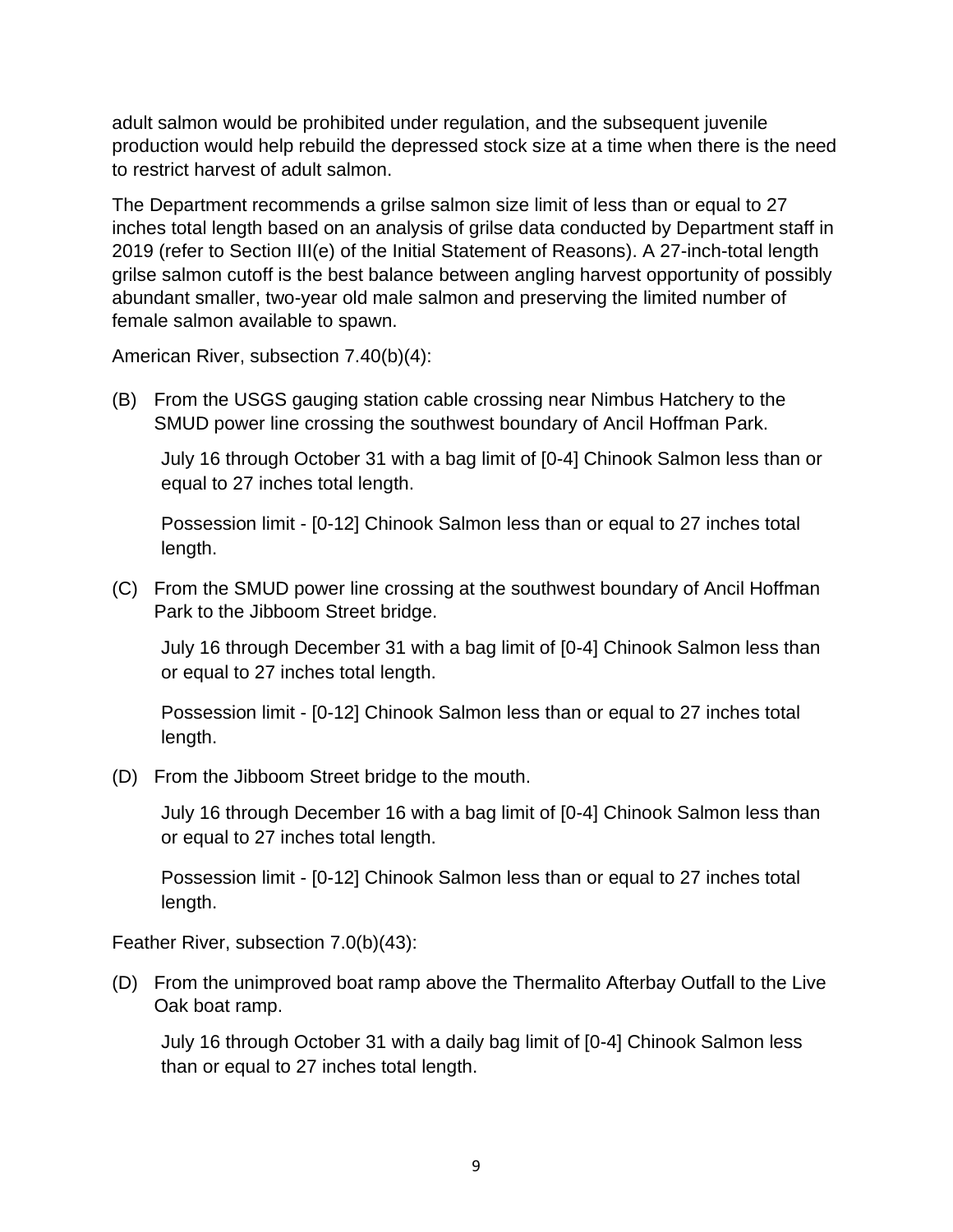Possession limit - [0-12] Chinook Salmon less than or equal to 27 inches total length.

(E) From 200 yards above the Live Oak boat ramp to the mouth.

July 16 through December 16 with a bag limit of [0-4] Chinook Salmon less than or equal to 27 inches total length.

Possession limit - [0-12] Chinook Salmon less than or equal to 27 inches total length.

Mokelumne River, subsection 7.40(b)(66):

(A) From Camanche Dam to Elliott Road.

July 16 through October 15 with a bag limit of [0-4] Chinook Salmon less than or equal to 27 inches total length.

Possession limit - [0-12] Chinook Salmon less than or equal to 27 inches total length.

(B) From Elliott Road to the Woodbridge Irrigation District Dam and including lake Lodi.

From July 16 through December 31 with a bag limit of [0-4] Chinook Salmon less than or equal to 27 inches total length.

Possession limit - [0-12] Chinook Salmon less than or equal to 27 inches total length.

(D) From the Lower Sacramento Road bridge to the mouth.

From July 16 through December 16 with a bag limit of [0-4] Chinook Salmon less than or equal to 27 inches total length.

Possession limit - [0-12] Chinook Salmon less than or equal to 27 inches total length.

Sacramento River below Keswick Dam, subsection 7.40(b)(80):

(C) From Deschutes Road bridge to the Red Bluff Diversion Dam.

August 1 through December 31 with a bag limit of [0-4] Chinook Salmon less than or equal to 27 inches total length.

Possession limit - [0-12] Chinook Salmon less than or equal to 27 inches total length.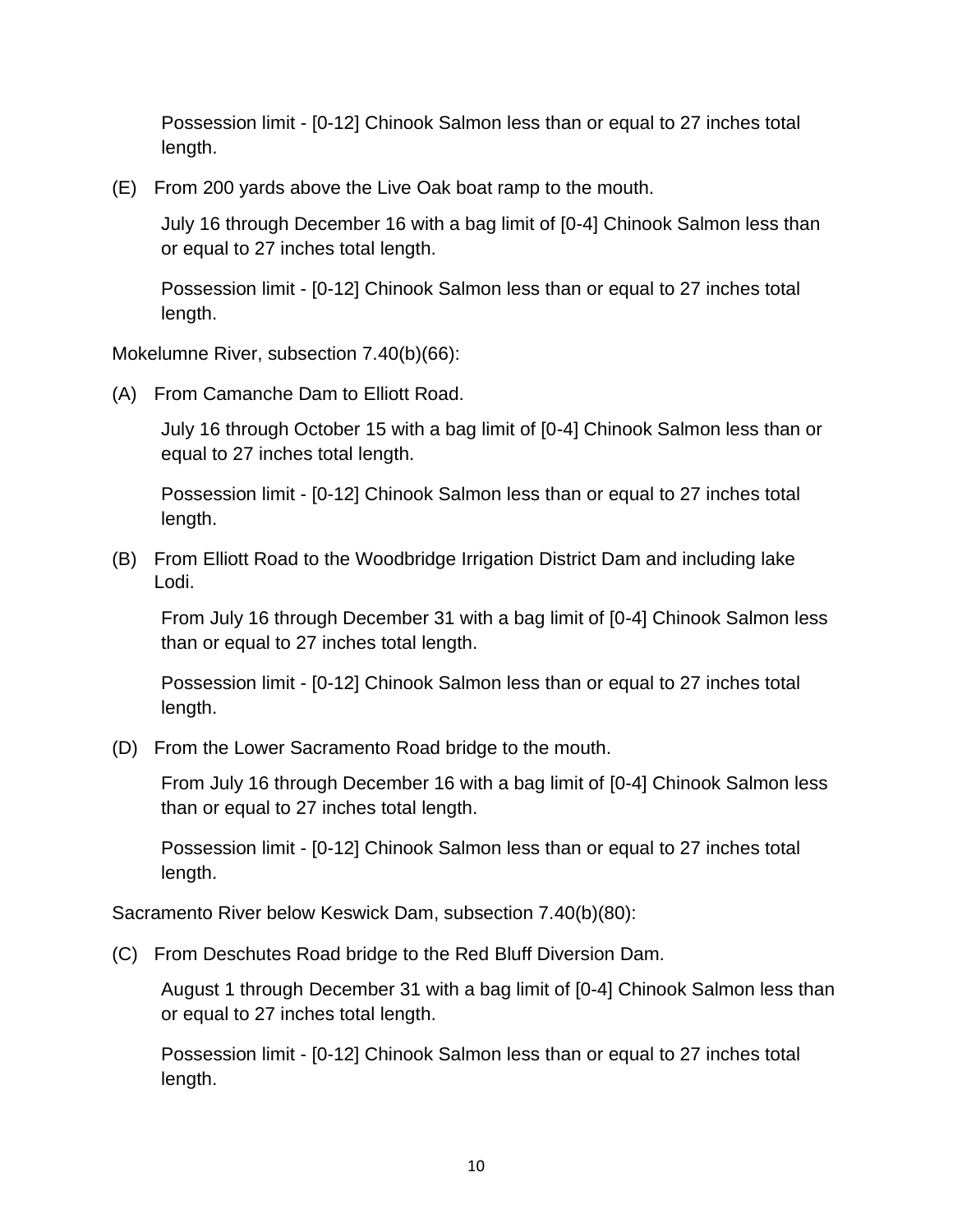(D) From the Red Bluff Diversion Dam to the Highway 113 bridge.

July 16 through December 16 with a bag limit of [0-4] Chinook Salmon less than or equal to 27 inches total length.

Possession limit - [0-12] Chinook Salmon less than or equal to 27 inches total length.

(E) From the Highway 113 bridge to the Carquinez Bridge.

July 16 through December 16 with a bag limit of [0-4] Chinook Salmon less than or equal to 27 inches total length.

Possession limit - [0-12] Chinook Salmon less than or equal to 27 inches total length.

### **ENVIRONMENTAL CHECKLIST FORM**

- 1. Project Title: Proposed Amendments to Central Valley Sport Fishing Regulations, Title 14, California Code of Regulations
- 2. Lead Agency Name and Address: California Fish and Game Commission 1416 Ninth Street, Suite 1320 Sacramento, CA 95814
- 3. Contact Person and Phone Number: Melissa Miller-Henson, (916) 653-7229
- 4. Project Location: The American, Feather, Sacramento, and Mokelumne rivers.
- 5. Project Sponsor's Name and Address: California Department of Fish and Wildlife Fisheries Branch 1010 Riverside Parkway West Sacramento, CA 95605
- 6. General Plan designation: N/A (statewide)
- 7. Zoning: N/A (statewide)
- 8. Description of Project: Potentially amend the daily bag and possession limits for the Central Valley Chinook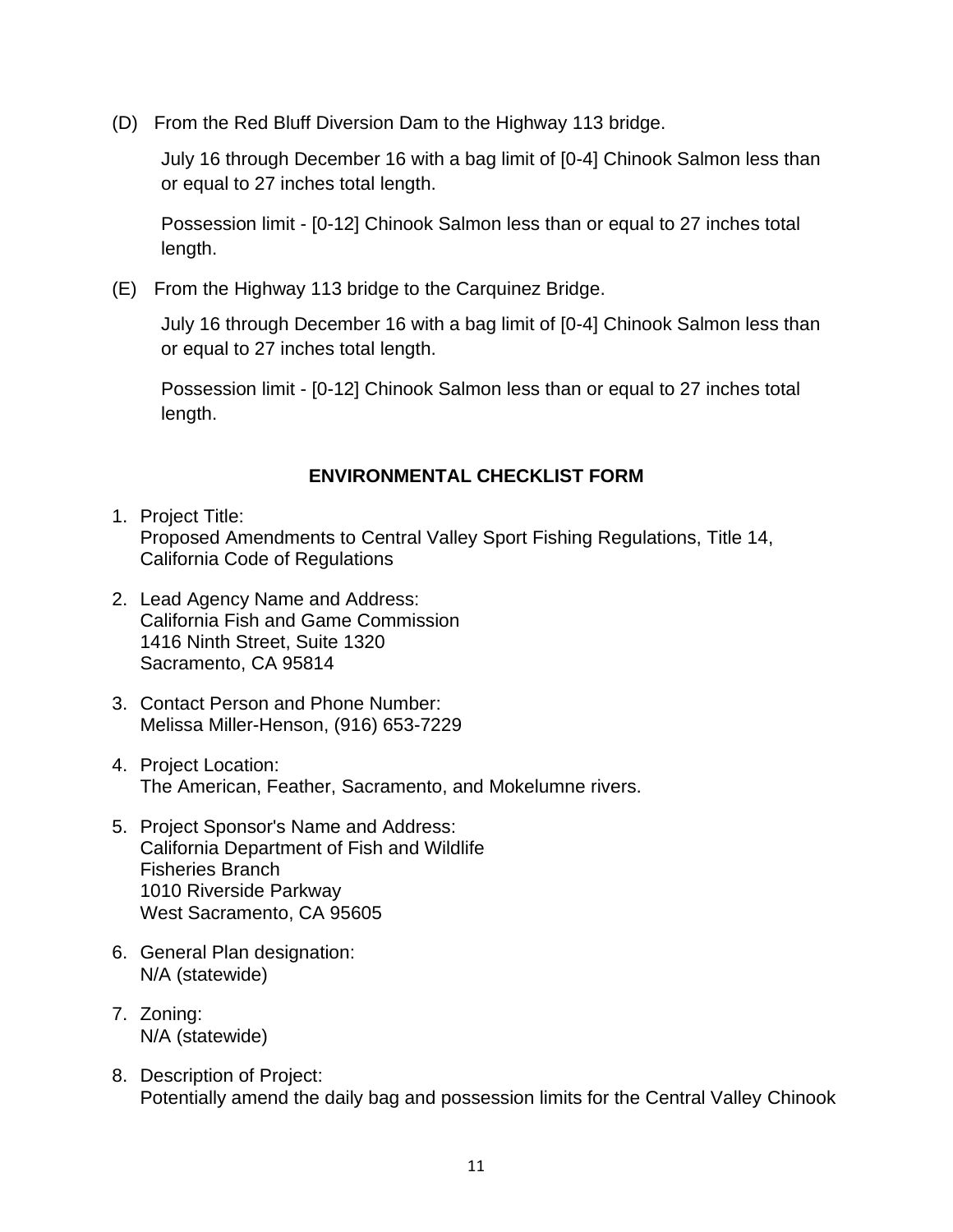Salmon sport fishery to maintain consistency with the Department's mission to manage California's diverse fisheries resources for their ecological value, their use and for the public's enjoyment.

- 9. Surrounding land uses and setting: N/A
- 10.Other Public Agencies Whose Approval Is Required: None.
- 11.Have California Native American tribes traditionally and culturally affiliated with the project area requested consultation pursuant to Public Resources Code section 21080.31? No.

## **ENVIRONMENTAL FACTORS POTENTIALLY AFFECTED**:

The environmental factors checked below would be potentially affected by this project, involving at least one impact that is a "Potentially Significant Impact" as indicated by the checklist on the following pages.

| Aesthetics                                | <b>Agriculture and Forestry</b> | <b>Air Quality</b>       |
|-------------------------------------------|---------------------------------|--------------------------|
| <b>Biological Resources</b>               | <b>Cultural Resources</b>       | Energy                   |
| Geology/Soils                             | <b>Greenhouse Gas Emissions</b> |                          |
| <b>Hazards and Hazardous Materials</b>    |                                 |                          |
| Hydrology/Water Quality                   | Land Use/Planning               | <b>Mineral Resources</b> |
| <b>Noise</b>                              | Population/Housing              | <b>Public Services</b>   |
| Recreation                                | Transportation                  |                          |
| <b>Tribal Cultural Resources</b>          | Utilities/Service Systems       | Wildfire                 |
| <b>Mandatory Findings of Significance</b> |                                 |                          |

This project will not have a "Potential Significant Impact" on any of the environmental factors listed above; therefore, no boxes are checked.

## **DETERMINATION:**

On the basis of this initial evaluation:

 $\boxtimes^-$ I find that the proposed project COULD NOT have a significant effect on the environment, and a NEGATIVE DECLARATION will be prepared.

| $\Box$<br>I find that although the proposed project could have a significant effect on the |
|--------------------------------------------------------------------------------------------|
| environment, there will not be a significant effect in this case because revisions in the  |
| project have been made by or agreed to by the project proponent. A MITIGATED               |
| NEGATIVE DECLARATION will be prepared.                                                     |

| I find that the proposed project MAY have a significant effect on the environment, |
|------------------------------------------------------------------------------------|
| and an ENVIRONMENTAL IMPACT REPORT is required.                                    |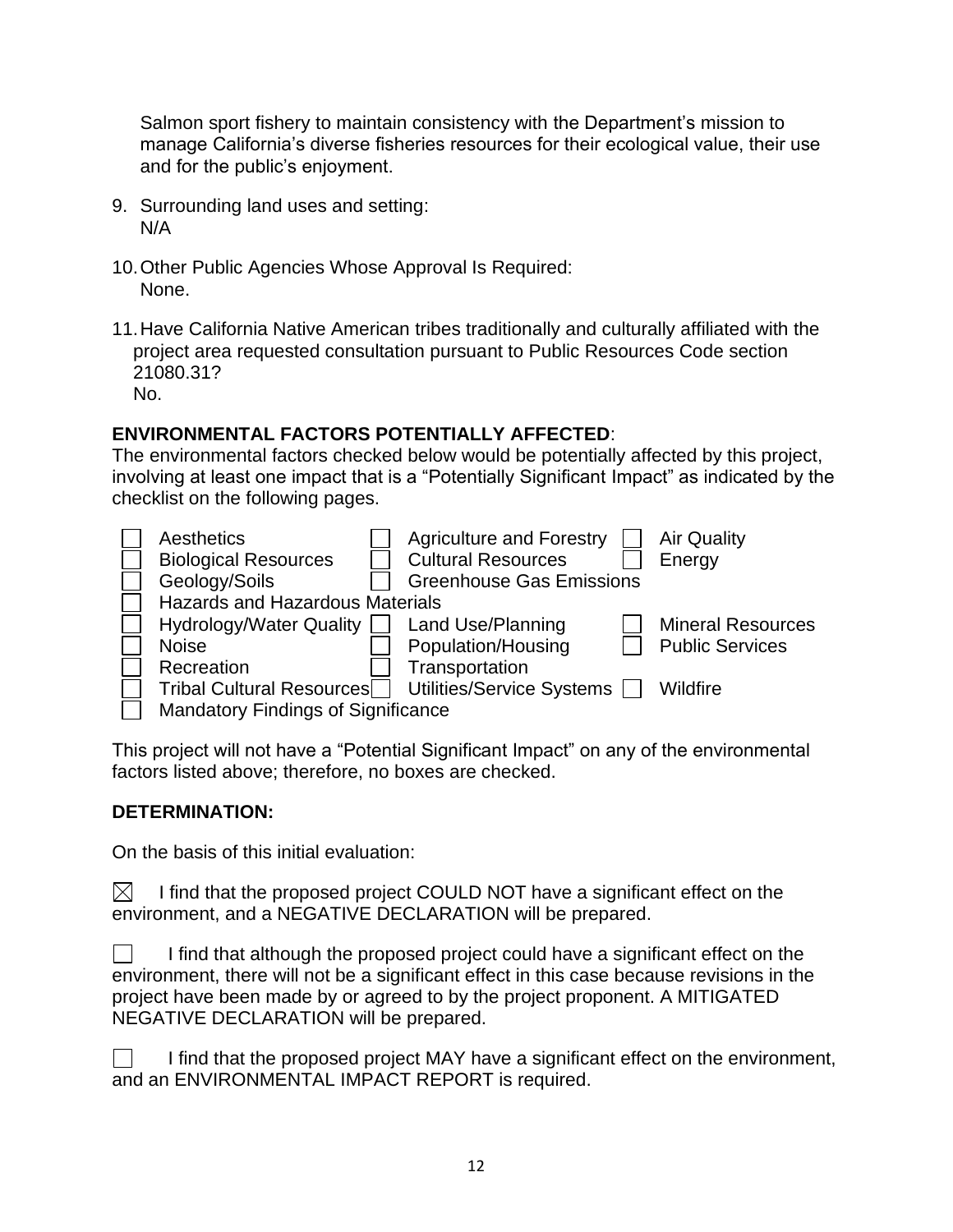I find that the proposed project MAY have a "potentially significant impact" or "potentially significant unless mitigated" impact on the environment, but at least one effect 1) has been adequately analyzed in an earlier document pursuant to applicable legal standards, and 2) has been addressed by mitigation measures based on the earlier analysis as described on attached sheets. An ENVIRONMENTAL IMPACT REPORT is required, but it must analyze only the effects that remain to be addressed.

I find that although the proposed project could have a significant effect on the  $\Box$ environment, because all potentially significant effects (a) have been analyzed adequately in an earlier EIR or NEGATIVE DECLARATION pursuant to applicable standards, and (b) have been avoided or mitigated pursuant to that earlier EIR or NEGATIVE DECLARATION, including revisions or mitigation measures that are imposed upon the proposed project, nothing further is required.

**Melissa Miller-Henson, Executive Director Date**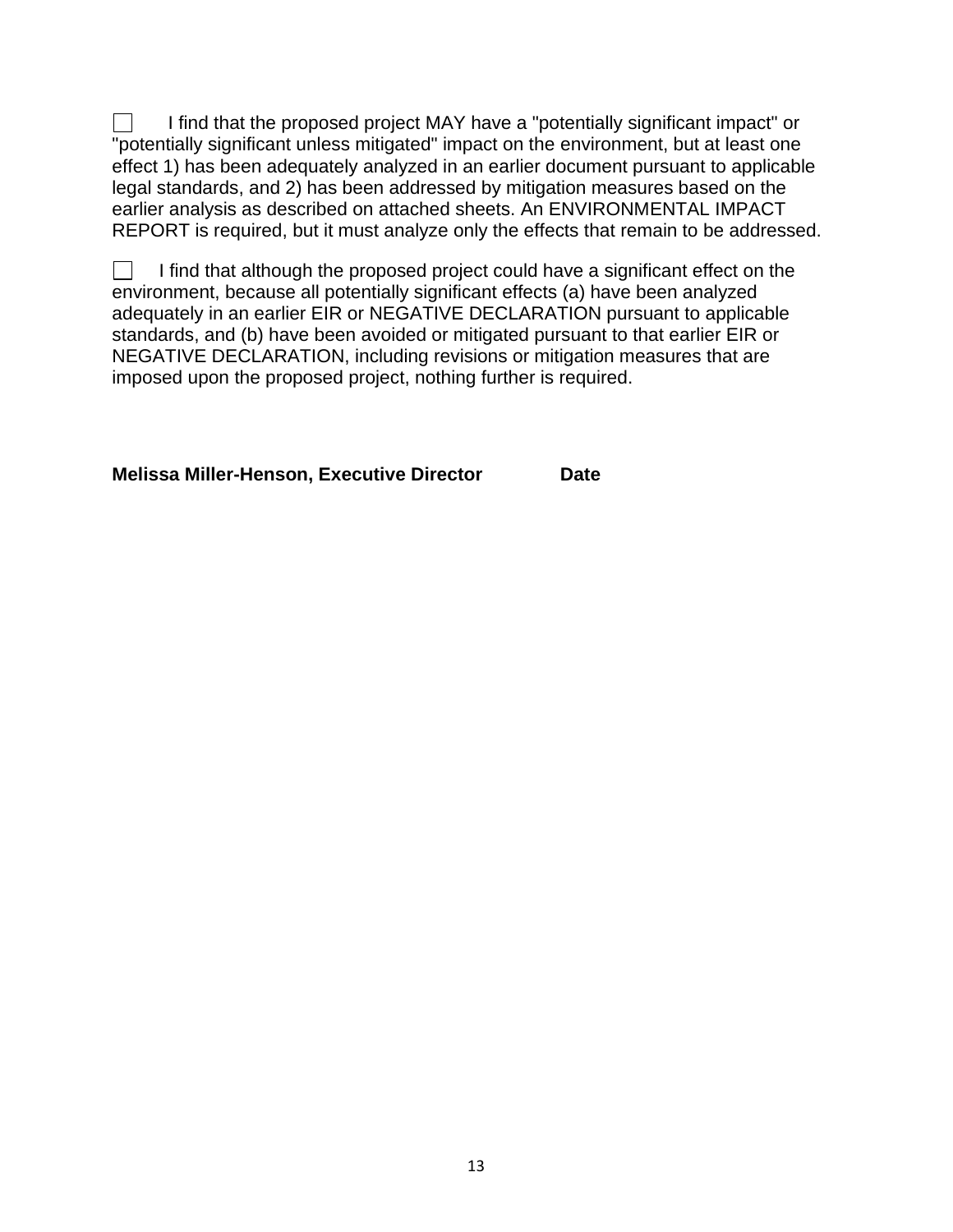|                                                                                                                                                                                                                                                                                                                                                                          | (PSI)<br>Significant<br>Impact (PS<br><b>Potentially</b> | Less Than<br>Significant<br>with<br>Mitigation<br>Mitigation | Less Than<br>Significant<br>Impact (LTS) | No Impact<br>( <u>N</u> I) |
|--------------------------------------------------------------------------------------------------------------------------------------------------------------------------------------------------------------------------------------------------------------------------------------------------------------------------------------------------------------------------|----------------------------------------------------------|--------------------------------------------------------------|------------------------------------------|----------------------------|
| I. AESTHETICS. Except as provided in<br>Public Resources Code Section 21099,<br>would the project:                                                                                                                                                                                                                                                                       |                                                          |                                                              |                                          |                            |
| a) Have a substantial adverse effect on a<br>scenic vista                                                                                                                                                                                                                                                                                                                |                                                          |                                                              |                                          | ΝI                         |
| b) Substantially damage scenic resources,<br>including, but not limited to, trees, rock<br>outcroppings, and historic buildings within<br>a state scenic highway                                                                                                                                                                                                         |                                                          |                                                              |                                          | N <sub>1</sub>             |
| c) Substantially degrade the existing visual<br>character or quality of public views of the<br>site and its surroundings? (Public views<br>are those that are experienced from<br>publicly accessible vantage point). If the<br>project is in an urbanized area, would the<br>project conflict with applicable zoning and<br>other regulations governing scenic quality. |                                                          |                                                              |                                          | <b>NI</b>                  |
| d) Create a new source of substantial light<br>or glare which would adversely affect day<br>or nighttime views in the area?                                                                                                                                                                                                                                              |                                                          |                                                              |                                          | N <sub>1</sub>             |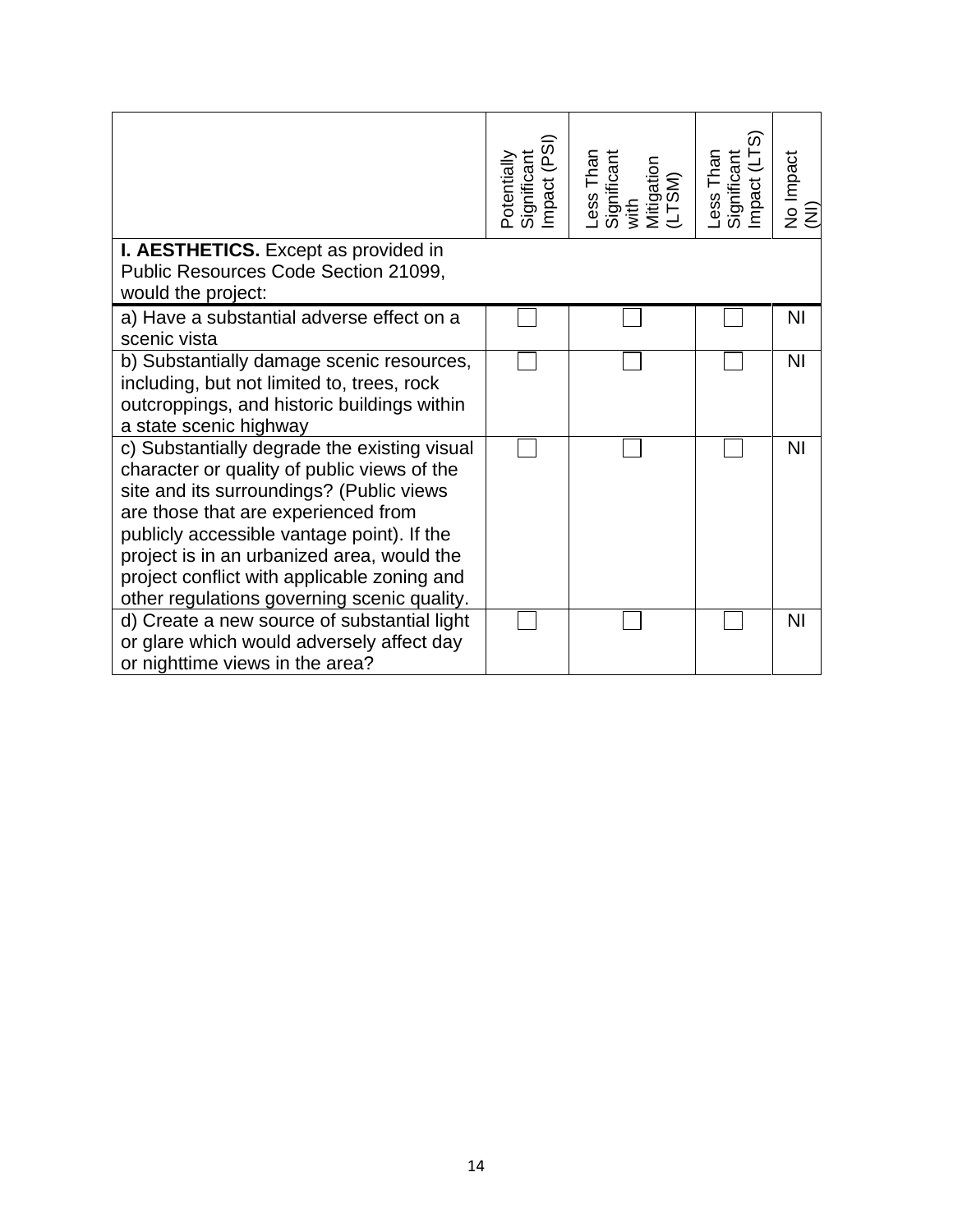|                                                                                                                                                                                                                                                                                                                                                                                                                                                                                                                                                                                                                                                                                                                                                                                                                                                                                                                                                                                              | (PSI)<br>Potentially<br>Significant<br>Impact (PS | Less Than<br>Significant<br>with<br>Mitigation<br>Mitigation | Less Than<br>Significant<br>Impact (LTS) | No Impact<br>$\overline{z}$ |
|----------------------------------------------------------------------------------------------------------------------------------------------------------------------------------------------------------------------------------------------------------------------------------------------------------------------------------------------------------------------------------------------------------------------------------------------------------------------------------------------------------------------------------------------------------------------------------------------------------------------------------------------------------------------------------------------------------------------------------------------------------------------------------------------------------------------------------------------------------------------------------------------------------------------------------------------------------------------------------------------|---------------------------------------------------|--------------------------------------------------------------|------------------------------------------|-----------------------------|
| <b>II. AGRICULTURE AND FORESTRY</b><br><b>RESOURCES.</b> In determining whether<br>impacts to agricultural resources are<br>significant environmental effects, lead<br>agencies may refer to the California<br><b>Agricultural Land Evaluation and Site</b><br>Assessment Model (1997) prepared by the<br>California Dept. of Conservation as an<br>optional model to use in assessing impacts<br>on agriculture and farmland. In<br>determining whether impacts to forest<br>resources, including timberland, are<br>significant environmental effects, lead<br>agencies may refer to information<br>compiled by the California Department of<br>Forestry and Fire Protection regarding the<br>state's inventory of forest land, including<br>the Forest and Range Assessment Project<br>and the Forest Legacy Assessment<br>Project; and the forest carbon<br>measurement methodology provided in<br>Forest Protocols adopted by the California<br>Air Resources Board. Would the project: |                                                   |                                                              |                                          |                             |
| a) Convert Prime Farmland, Unique<br>Farmland, or Farmland of Statewide<br>Importance (Farmland), as shown on the<br>maps prepared pursuant to the Farmland<br>Mapping and Monitoring Program of the<br>California Resources Agency, to non-<br>agricultural use?                                                                                                                                                                                                                                                                                                                                                                                                                                                                                                                                                                                                                                                                                                                            |                                                   |                                                              |                                          | <b>NI</b>                   |
| b) Conflict with existing zoning for<br>agricultural use, or a Williamson Act<br>contract?                                                                                                                                                                                                                                                                                                                                                                                                                                                                                                                                                                                                                                                                                                                                                                                                                                                                                                   |                                                   |                                                              |                                          | N <sub>l</sub>              |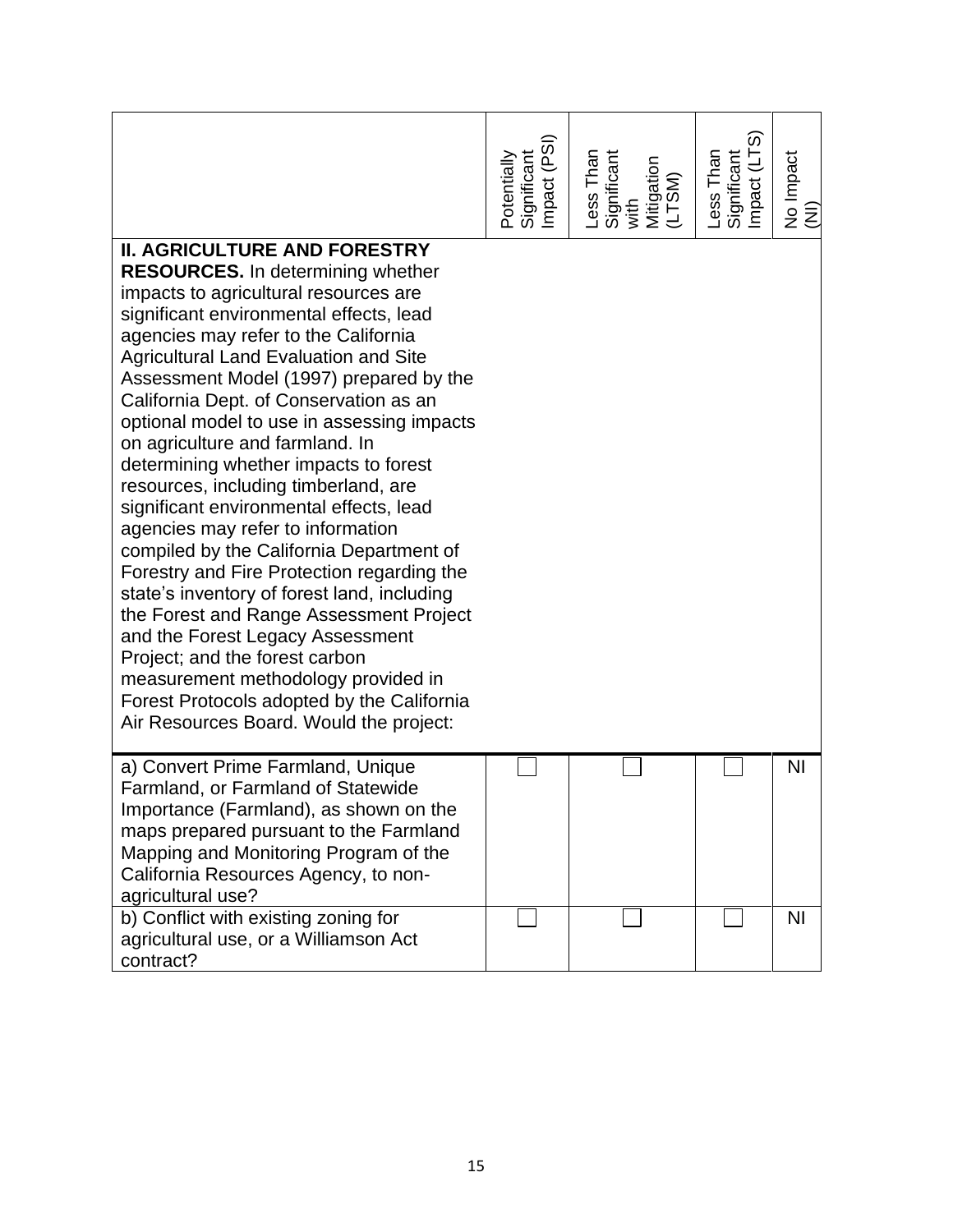|                                                                                                                                                                                                                                                                                                                     | (PSI)<br>Potentially<br>Significant<br>Impact (PS | Less Than<br>Significant<br>with<br>Mitigation<br>(LTSM) | Less Than<br>Significant<br>Impact (LTS) | No Impact<br>(NI) |
|---------------------------------------------------------------------------------------------------------------------------------------------------------------------------------------------------------------------------------------------------------------------------------------------------------------------|---------------------------------------------------|----------------------------------------------------------|------------------------------------------|-------------------|
| c) Conflict with existing zoning for, or<br>cause rezoning of, forest land (as defined<br>in Public Resources Code section<br>$12220(g)$ , timberland (as defined by<br>Public Resources Code section 4526), or<br>timberland zoned Timberland Production<br>(as defined by Government Code section<br>$51104(g)$ ? |                                                   |                                                          |                                          | $\overline{N}$    |
| d) Result in the loss of forest land or<br>conversion of forest land to non-forest<br>use?                                                                                                                                                                                                                          |                                                   |                                                          |                                          | N <sub>l</sub>    |
| e) Involve other changes in the existing<br>environment which, due to their location or<br>nature, could result in conversion of<br>Farmland, to non-agricultural use or<br>conversion of forest land to non-forest<br>use?                                                                                         |                                                   |                                                          |                                          | <b>NI</b>         |
| III. AIR QUALITY. Where available, the<br>significance criteria established by the<br>applicable air quality management district<br>or air pollution control district may be relied<br>upon to make the following determinations.<br>Would the project:                                                             |                                                   |                                                          |                                          |                   |
| a) Conflict with or obstruct implementation<br>of the applicable air quality plan?                                                                                                                                                                                                                                  |                                                   |                                                          |                                          | <b>NI</b>         |
| b) Result in a cumulatively considerable<br>net increase of any criteria pollutant for<br>which the project region is non-attainment<br>under an applicable federal or state<br>ambient air quality standard?                                                                                                       |                                                   |                                                          |                                          | <b>NI</b>         |
| c) Expose sensitive receptors to<br>substantial pollutant concentrations?                                                                                                                                                                                                                                           |                                                   |                                                          |                                          | N <sub>l</sub>    |
| d) Result in any other emissions such as<br>those leading to odors affecting a<br>substantial number of people?                                                                                                                                                                                                     |                                                   |                                                          |                                          | N <sub>1</sub>    |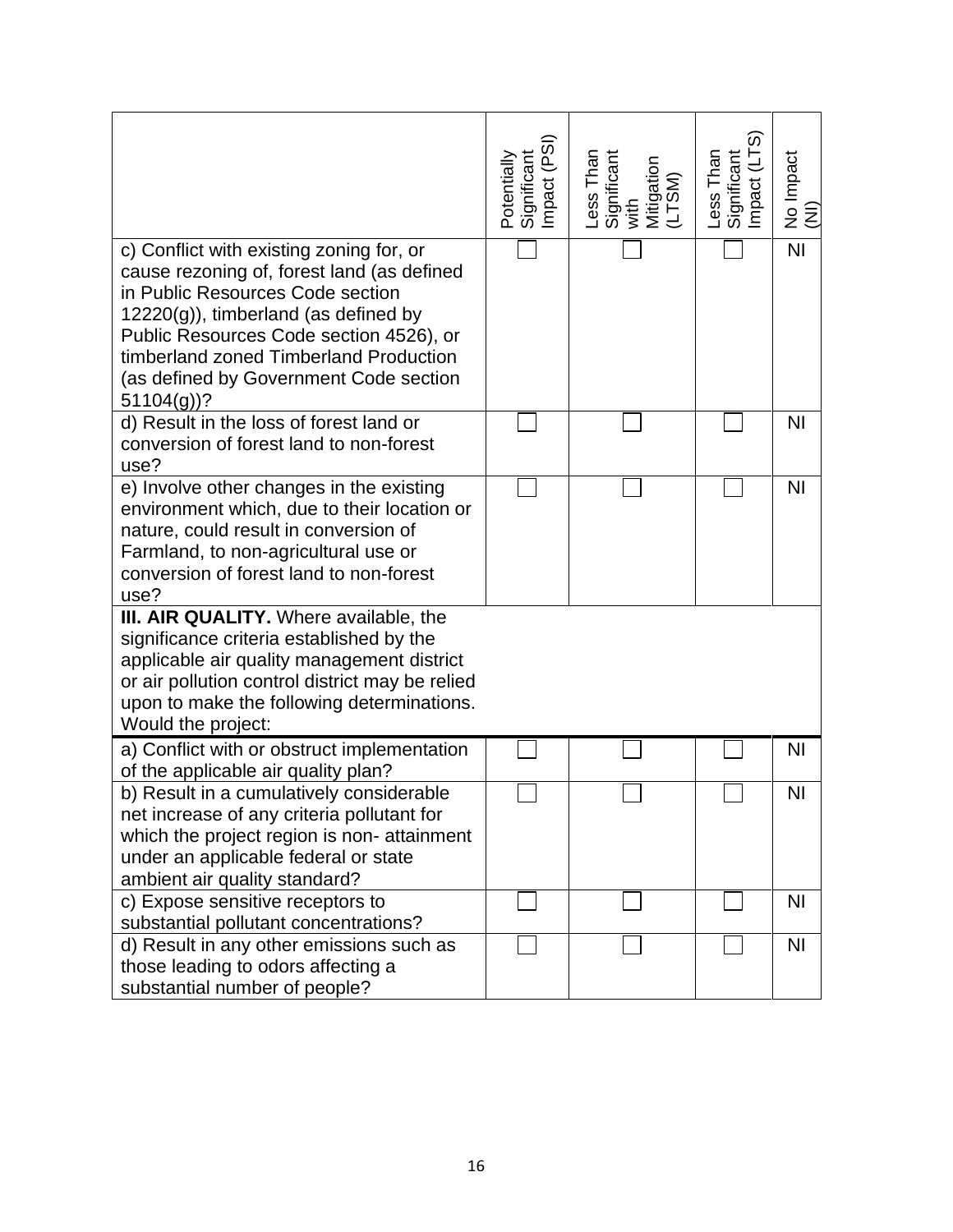|                                                                                                                                                                                                                                                                                                                                           | Potentially<br>Significant<br>Impact (PSI) | Less Than<br>Significant<br>with<br>Mitigation<br>(LTSM) | Less Than<br>Significant<br>Impact (LTS) | No Impact<br>(NI) |
|-------------------------------------------------------------------------------------------------------------------------------------------------------------------------------------------------------------------------------------------------------------------------------------------------------------------------------------------|--------------------------------------------|----------------------------------------------------------|------------------------------------------|-------------------|
| <b>IV. BIOLOGICAL RESOURCES. Would</b><br>the project:                                                                                                                                                                                                                                                                                    |                                            |                                                          |                                          |                   |
| a) Have a substantial adverse effect, either<br>directly or through habitat modifications, on<br>any species identified as a candidate,<br>sensitive, or special status species in local<br>or regional plans, policies, or regulations,<br>or by the California Department of Fish<br>and Wildlife or U.S. Fish and Wildlife<br>Service? |                                            |                                                          | <b>LTS</b>                               |                   |
| b) Have a substantial adverse effect on<br>any riparian habitat or other sensitive<br>natural community identified in local or<br>regional plans, policies, regulations or by<br>the California Department of Fish and<br>Wildlife or U.S. Fish and Wildlife Service?                                                                     |                                            |                                                          |                                          | <b>NI</b>         |
| c) Have a substantial adverse effect on<br>state or federally protected wetlands<br>(including, but not limited to, marsh, vernal<br>pool, coastal, etc.) through direct removal,<br>filling, hydrological interruption, or other<br>means?                                                                                               |                                            |                                                          |                                          | N <sub>l</sub>    |
| d) Interfere substantially with the<br>movement of any native resident or<br>migratory fish or wildlife species or with<br>established native resident or migratory<br>wildlife corridors, or impede the use of<br>native wildlife nursery sites?                                                                                         |                                            |                                                          |                                          | <b>NI</b>         |
| e) Conflict with any local policies or<br>ordinances protecting biological resources,<br>such as a tree preservation policy or<br>ordinance?                                                                                                                                                                                              |                                            |                                                          |                                          | N <sub>1</sub>    |
| f) Conflict with the provisions of an<br>adopted Habitat Conservation Plan,<br>Natural Community Conservation Plan, or<br>other approved local, regional, or state<br>habitat conservation plan?                                                                                                                                          |                                            |                                                          |                                          | N <sub>1</sub>    |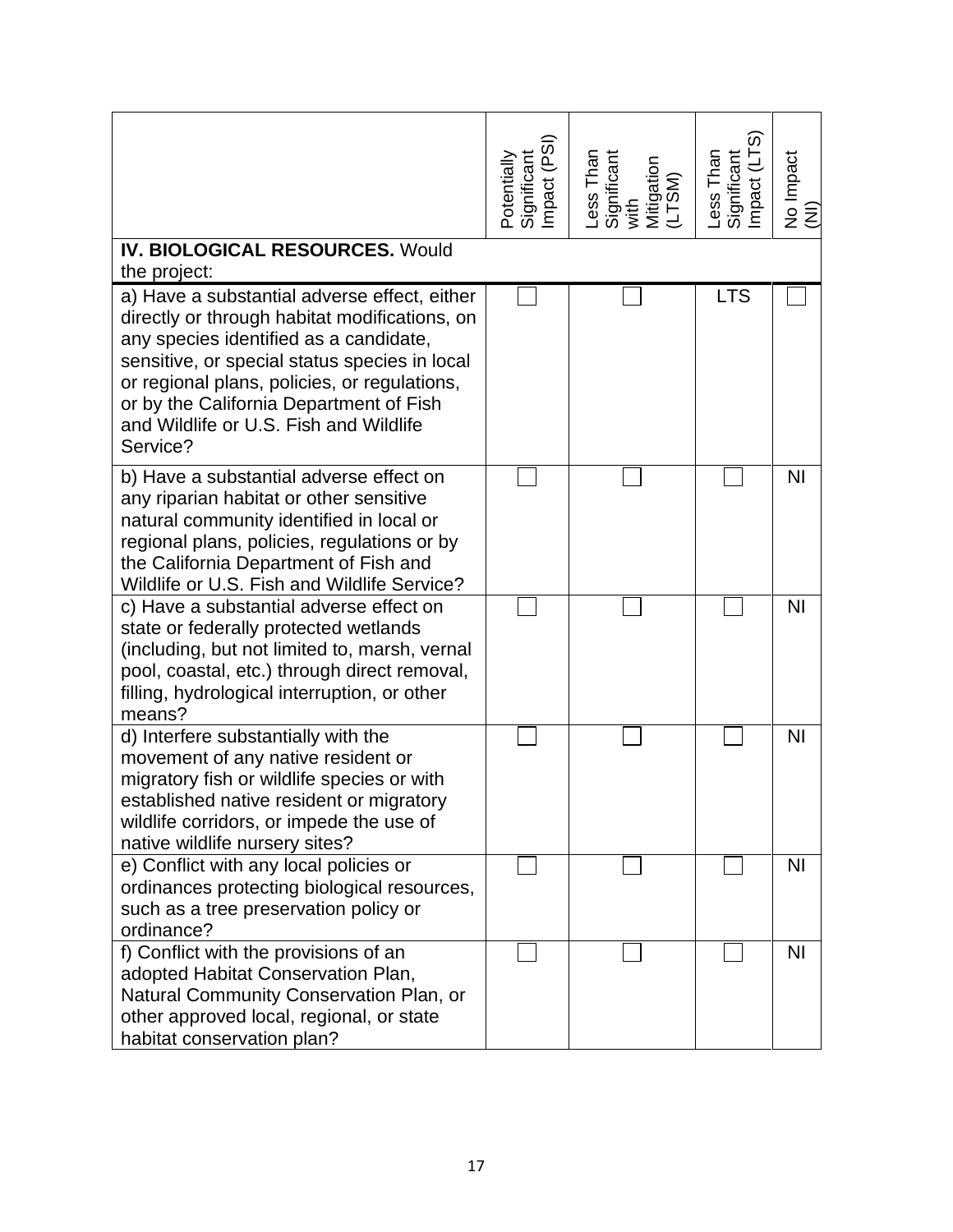|                                                                                                                                                                                                                                                                                                           | Potentially<br>Significant<br>Impact (PSI) | Less Than<br>Significant<br>with<br>Mitigation<br>(LTSM) | Less Than<br>Significant<br>Impact (LTS) | No Impact<br>(NI) |
|-----------------------------------------------------------------------------------------------------------------------------------------------------------------------------------------------------------------------------------------------------------------------------------------------------------|--------------------------------------------|----------------------------------------------------------|------------------------------------------|-------------------|
| V. CULTURAL RESOURCES. Would the                                                                                                                                                                                                                                                                          |                                            |                                                          |                                          |                   |
| project:                                                                                                                                                                                                                                                                                                  |                                            |                                                          |                                          |                   |
| a) Cause a substantial adverse change in<br>the significance of a historical resource<br>pursuant to §15064.5?                                                                                                                                                                                            |                                            |                                                          |                                          | <b>NI</b>         |
| b) Cause a substantial adverse change in<br>the significance of an archaeological<br>resource pursuant to §15064.5?                                                                                                                                                                                       |                                            |                                                          |                                          | <b>NI</b>         |
| c) Disturb any human remains, including<br>those interred outside of formal<br>cemeteries?                                                                                                                                                                                                                |                                            |                                                          |                                          | <b>NI</b>         |
| VI. ENERGY. Would the project:                                                                                                                                                                                                                                                                            |                                            |                                                          |                                          |                   |
| a) Result in potentially significant<br>environmental impact due to wasteful<br>inefficient, or unnecessary consumption of<br>energy resources, during project<br>construction or operations?                                                                                                             |                                            |                                                          |                                          | <b>NI</b>         |
| b) Conflict with or obstruct a state or local<br>plan for renewable energy or energy<br>efficiency?                                                                                                                                                                                                       |                                            |                                                          |                                          | <b>NI</b>         |
| VII. GEOLOGY AND SOILS. Would the                                                                                                                                                                                                                                                                         |                                            |                                                          |                                          |                   |
| project:                                                                                                                                                                                                                                                                                                  |                                            |                                                          |                                          |                   |
| a) Directly or indirectly cause potential<br>substantial adverse effects, including the<br>risk of loss, injury, or death involving:                                                                                                                                                                      |                                            |                                                          |                                          |                   |
| i) Rupture of a known earthquake fault, as<br>delineated on the most recent Alquist-<br>Priolo Earthquake Fault Zoning Map<br>issued by the State Geologist for the area<br>or based on other substantial evidence of<br>a known fault? Refer to Division of Mines<br>and Geology Special Publication 42? |                                            |                                                          |                                          | NI                |
| ii) Strong seismic ground shaking?                                                                                                                                                                                                                                                                        |                                            |                                                          |                                          | <b>NI</b>         |
| iii) Seismic-related ground failure, including<br>liquefaction?                                                                                                                                                                                                                                           |                                            |                                                          |                                          | N <sub>1</sub>    |
| iv) Landslides?                                                                                                                                                                                                                                                                                           |                                            |                                                          |                                          | <b>NI</b>         |
| b) Result in substantial soil erosion or the<br>loss of topsoil?                                                                                                                                                                                                                                          |                                            |                                                          |                                          | N <sub>1</sub>    |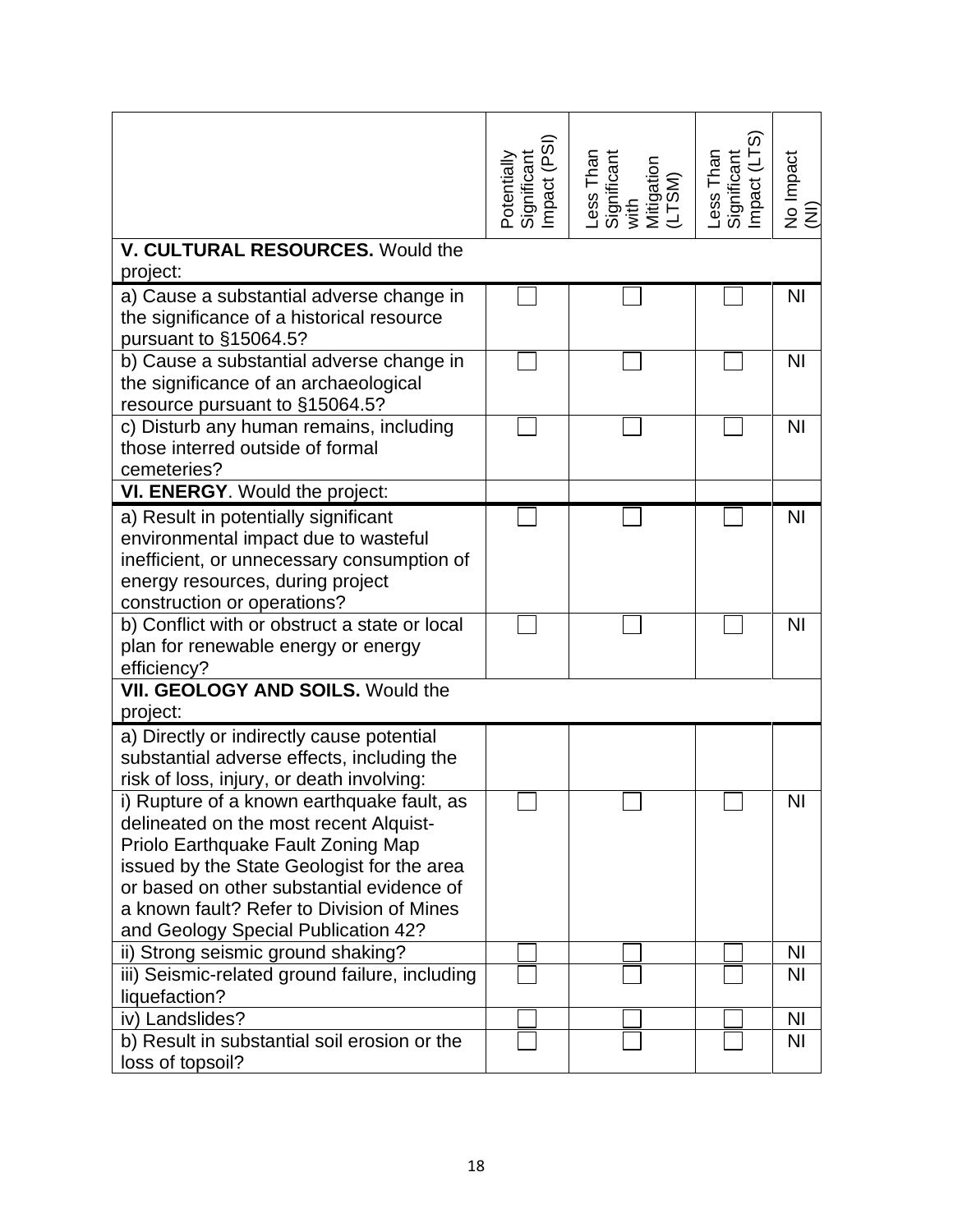|                                                                                                                                                                                                                                                   | Potentially<br>Significant<br>Impact (PSI) | Less Than<br>Significant<br>with<br>Mitigation<br>(LTSM) | Less Than<br>Significant<br>Impact (LTS) | No Impact<br>(NI) |
|---------------------------------------------------------------------------------------------------------------------------------------------------------------------------------------------------------------------------------------------------|--------------------------------------------|----------------------------------------------------------|------------------------------------------|-------------------|
| c) Be located on a geologic unit or soil that<br>is unstable, or that would become unstable<br>as a result of the project, and potentially<br>result in on- or off-site landslide, lateral<br>spreading, subsidence, liquefaction or<br>collapse? |                                            |                                                          |                                          | $\overline{N}$    |
| d) Be located on expansive soil, as defined<br>in Table 18-1-B of the Uniform Building<br>Code (1994), creating substantial direct or<br>indirect risks to life or property?                                                                      |                                            |                                                          |                                          | <b>NI</b>         |
| e) Have soils incapable of adequately<br>supporting the use of septic tanks or<br>alternative waste water disposal systems<br>where sewers are not available for the<br>disposal of waste water?                                                  |                                            |                                                          |                                          | N <sub>l</sub>    |
| f) Directly or indirectly destroy a unique<br>paleontological resource or site or unique<br>geologic feature?<br><b>VIII. GREENHOUSE GAS EMISSIONS.</b>                                                                                           |                                            |                                                          |                                          | <b>NI</b>         |
| Would the project:                                                                                                                                                                                                                                |                                            |                                                          |                                          |                   |
| a) Generate greenhouse gas emissions,<br>either directly or indirectly, that may have a<br>significant impact on the environment?                                                                                                                 |                                            |                                                          |                                          | <b>NI</b>         |
| b) Conflict with an applicable plan, policy<br>or regulation adopted for the purpose of<br>reducing the emissions of greenhouse<br>gases?                                                                                                         |                                            |                                                          |                                          | <b>NI</b>         |
| IX. HAZARDS AND HAZARDOUS<br><b>MATERIALS.</b> Would the project:                                                                                                                                                                                 |                                            |                                                          |                                          |                   |
| a) Create a significant hazard to the public<br>or the environment through the routine<br>transport, use, or disposal of hazardous<br>materials?                                                                                                  |                                            |                                                          |                                          | N <sub>l</sub>    |
| b) Create a significant hazard to the public<br>or the environment through reasonably<br>foreseeable upset and accident conditions<br>involving the release of hazardous<br>materials into the environment?                                       |                                            |                                                          |                                          | N <sub>1</sub>    |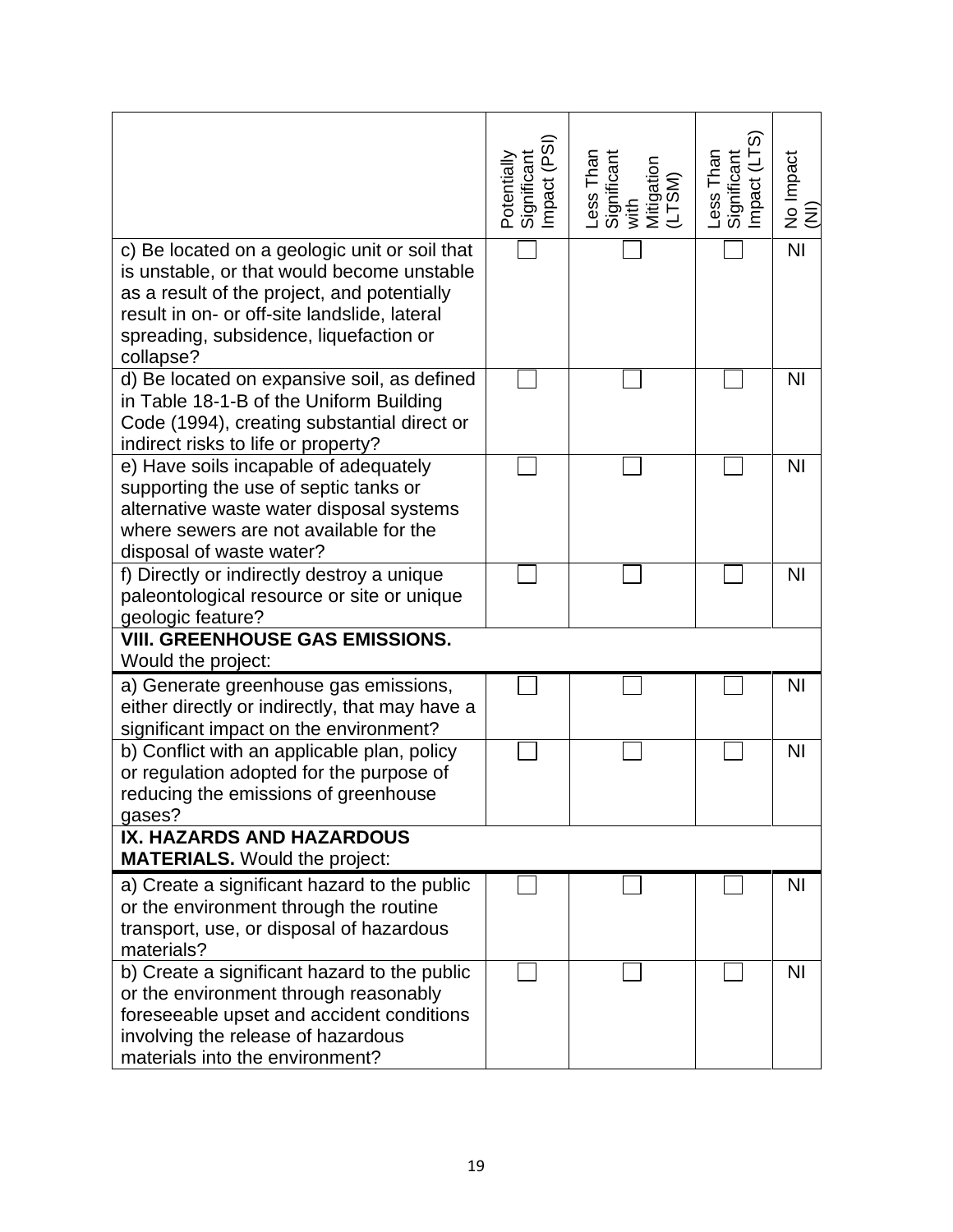|                                                                                                                                                                                                                                                                                                       | Potentially<br>Significant<br>Impact (PSI) | Less Than<br>Significant<br>with<br>Mitigation<br>(LTSM) | Less Than<br>Significant<br>Impact (LTS) | No Impact<br>(NI) |
|-------------------------------------------------------------------------------------------------------------------------------------------------------------------------------------------------------------------------------------------------------------------------------------------------------|--------------------------------------------|----------------------------------------------------------|------------------------------------------|-------------------|
| c) Emit hazardous emissions or handle<br>hazardous or acutely hazardous materials,<br>substances, or waste within one-quarter                                                                                                                                                                         |                                            |                                                          |                                          | $\overline{N}$    |
| mile of an existing or proposed school?<br>d) Be located on a site which is included                                                                                                                                                                                                                  |                                            |                                                          |                                          | N <sub>l</sub>    |
| on a list of hazardous materials sites<br>compiled pursuant to Government Code<br>Section 65962.5 and, as a result, would it<br>create a significant hazard to the public or<br>the environment?                                                                                                      |                                            |                                                          |                                          |                   |
| e) For a project located within an airport<br>land use plan or, where such a plan has<br>not been adopted, within two miles of a<br>public airport or public use airport, would<br>the project result in a safety hazard or<br>excessive noise for people residing or<br>working in the project area? |                                            |                                                          |                                          | <b>NI</b>         |
| f) Impair implementation of or physically<br>interfere with an adopted emergency<br>response plan or emergency evacuation<br>plan?                                                                                                                                                                    |                                            |                                                          |                                          | N <sub>l</sub>    |
| g) Expose people or structures, either<br>directly or indirectly, to a significant risk of<br>loss, injury or death involving wildland<br>fires?                                                                                                                                                      |                                            |                                                          |                                          | N <sub>l</sub>    |
| X. HYDROLOGY AND WATER QUALITY.<br>Would the project:                                                                                                                                                                                                                                                 |                                            |                                                          |                                          |                   |
| a) Violate any water quality standards or<br>waste discharge requirements or otherwise<br>substantially degrade surface or<br>groundwater quality?                                                                                                                                                    |                                            |                                                          |                                          | <b>NI</b>         |
| b) Substantially decrease groundwater<br>supplies or interfere substantially with<br>groundwater recharge such that the project<br>may impede sustainable groundwater<br>management of the basin?                                                                                                     |                                            |                                                          |                                          | N <sub>l</sub>    |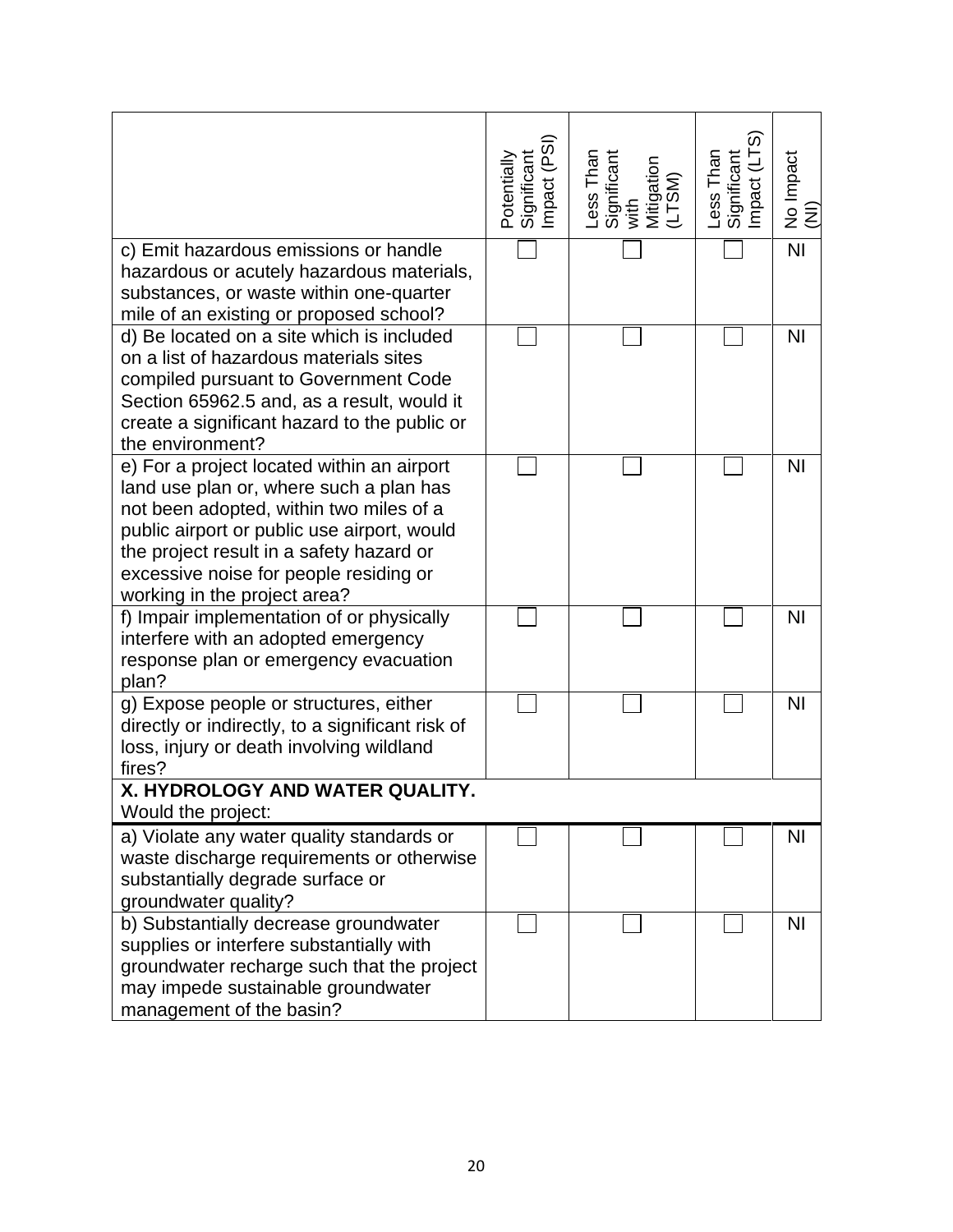|                                                                                                                                                                                                                                          | Potentially<br>Significant<br>Impact (PSI) | Less Than<br>Significant<br>with<br>Mitigation<br>Mitigation | Less Than<br>Significant<br>Impact (LTS) | No Impact<br>(NI) |
|------------------------------------------------------------------------------------------------------------------------------------------------------------------------------------------------------------------------------------------|--------------------------------------------|--------------------------------------------------------------|------------------------------------------|-------------------|
| Substantially alter the existing drainage<br>a)<br>pattern of the site or area, including<br>through the alteration of the course of a<br>stream or river or through the addition<br>of impervious surfaces, in a manner<br>which would: |                                            |                                                              |                                          | $\overline{N}$    |
| i) result in substantial erosion or<br>siltation on- or off-site?                                                                                                                                                                        |                                            |                                                              |                                          | N <sub>1</sub>    |
| ii) substantially increase the rate or<br>amount of surface runoff in a manner<br>which would result in flooding on- or<br>offsite;                                                                                                      |                                            |                                                              |                                          | N <sub>l</sub>    |
| iii) create or contribute runoff water<br>which would exceed the capacity of<br>existing or planned stormwater<br>drainage system or provide substantial<br>additional sources of pollution runoff; or                                   |                                            |                                                              |                                          | N <sub>l</sub>    |
| iv) impede or redirect flood flows?                                                                                                                                                                                                      |                                            |                                                              |                                          | <b>NI</b>         |
| d) In flood hazard, tsunami, or seiche<br>zones, risk release of pollutants due to<br>project inundation?                                                                                                                                |                                            |                                                              |                                          | ΝI                |
| e) Conflict with or obstruct implementation<br>of a water quality control plan or<br>sustainable groundwater management<br>plan?                                                                                                         |                                            |                                                              |                                          | N <sub>l</sub>    |
| XI. LAND USE AND PLANNING. Would<br>the project:                                                                                                                                                                                         |                                            |                                                              |                                          |                   |
| a) Physically divide an established<br>community?                                                                                                                                                                                        |                                            |                                                              |                                          | ΝI                |
| b) Cause a significant environmental<br>impact due to a conflict any land use plan,<br>policy, or regulation adopted for the<br>purpose of avoiding or mitigating an<br>environmental effect?                                            |                                            |                                                              |                                          | <b>NI</b>         |
| XII. MINERAL RESOURCES. Would the<br>project:                                                                                                                                                                                            |                                            |                                                              |                                          |                   |
| a) Result in the loss of availability of a<br>known mineral resource that would be of<br>value to the region and the residents of the<br>state?                                                                                          |                                            |                                                              |                                          | NI                |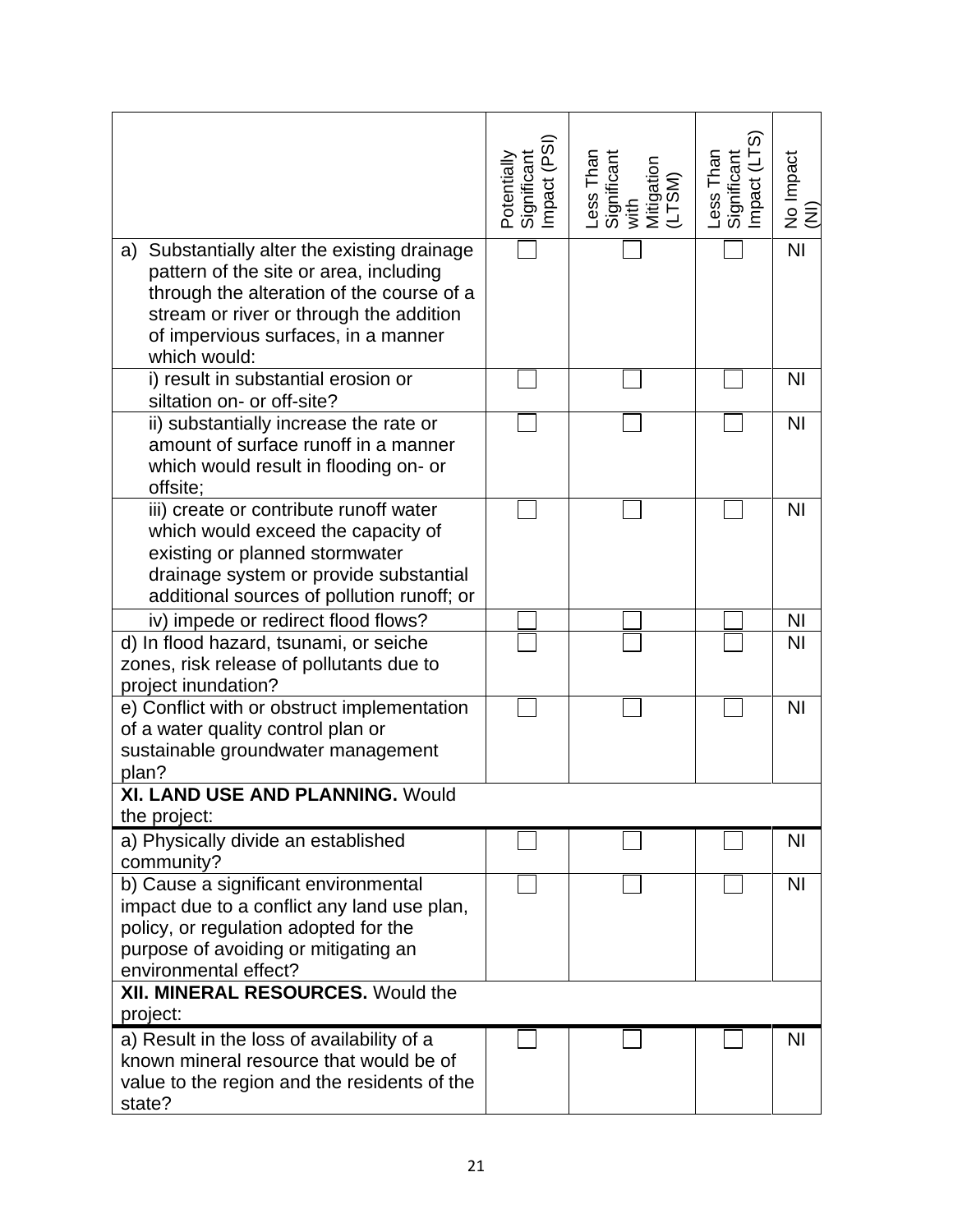| b) Result in the loss of availability of a<br>locally-important mineral resource                                                                                                                                                                                                                                               | Potentially<br>Significant<br>Impact (PSI) | Less Than<br>Significant<br>with<br>Mitigation<br>Mitigation | Less Than<br>Significant<br>Impact (LTS) | No Impact<br>(NI)<br>$\overline{N}$ |
|--------------------------------------------------------------------------------------------------------------------------------------------------------------------------------------------------------------------------------------------------------------------------------------------------------------------------------|--------------------------------------------|--------------------------------------------------------------|------------------------------------------|-------------------------------------|
| recovery site delineated on a local general<br>plan, specific plan or other land use plan?                                                                                                                                                                                                                                     |                                            |                                                              |                                          |                                     |
| XIII. NOISE. Would the project result in:                                                                                                                                                                                                                                                                                      |                                            |                                                              |                                          |                                     |
| a) Generation of a substantial temporary or<br>permanent increase in ambient noise<br>levels in the vicinity of the project in excess<br>of standards established in the local<br>general plan or noise ordinance, or<br>applicable standards of other agencies?                                                               |                                            |                                                              |                                          | N <sub>l</sub>                      |
| b) Generation of excessive groundborne<br>vibration or groundborne noise levels?                                                                                                                                                                                                                                               |                                            |                                                              |                                          | <b>NI</b>                           |
| c) For a project located within the vicinity<br>of a private airstrip or an airport land use<br>plan or, where such a plan has not been<br>adopted, within two miles of a public<br>airport or public use airport, would the<br>project expose people residing or working<br>in the project area to excessive noise<br>levels? |                                            |                                                              |                                          | N <sub>l</sub>                      |
| XIV. POPULATION AND HOUSING.                                                                                                                                                                                                                                                                                                   |                                            |                                                              |                                          |                                     |
| Would the project:<br>a) Induce substantial unplanned population<br>growth in an area, either directly (for<br>example, by proposing new homes and<br>businesses) or indirectly (for example,<br>through extension of roads or other<br>infrastructure)?                                                                       |                                            |                                                              |                                          | <b>NI</b>                           |
| b) Displace substantial numbers of existing<br>people or housing, necessitating the<br>construction of replacement housing<br>elsewhere?                                                                                                                                                                                       |                                            |                                                              |                                          | N <sub>1</sub>                      |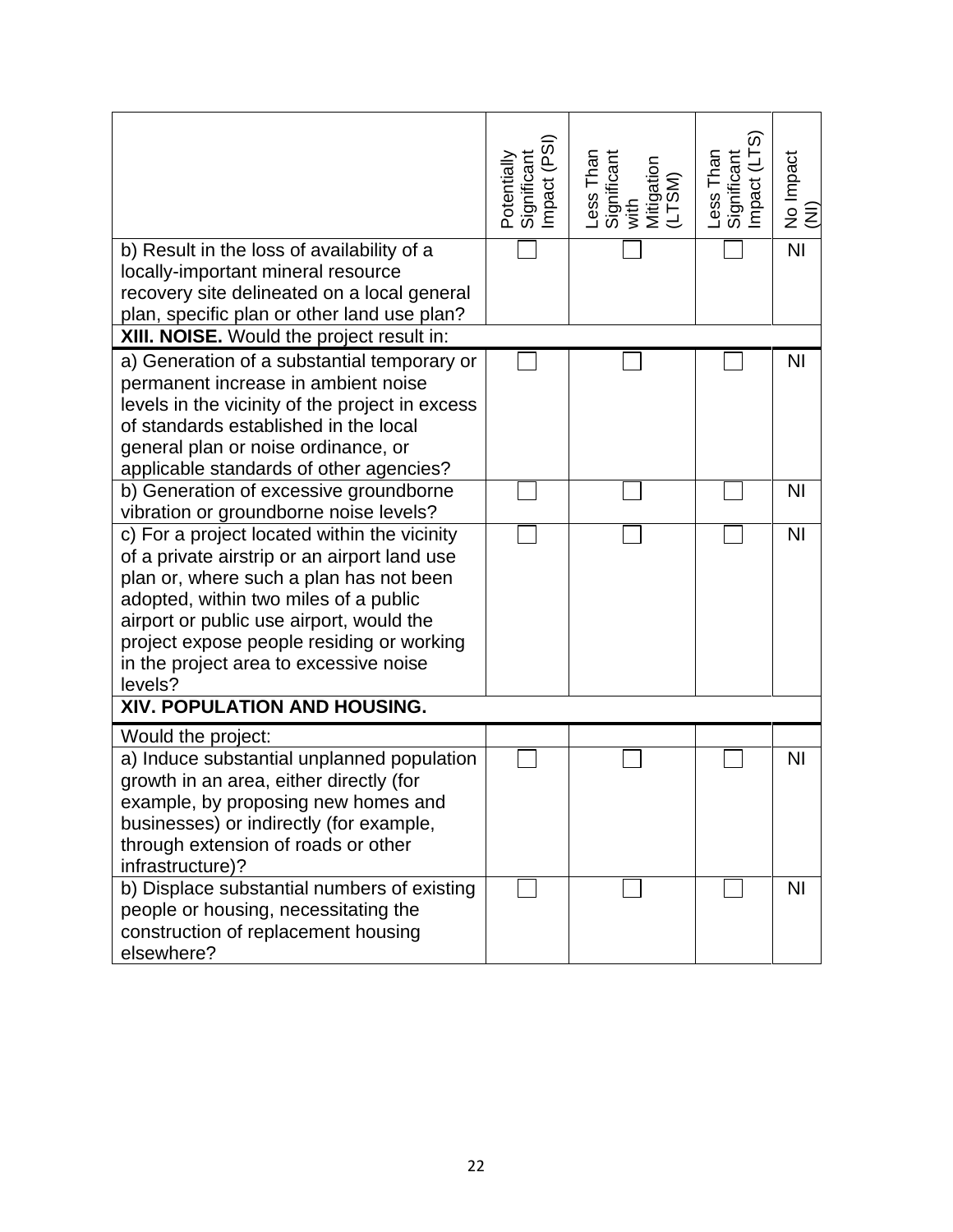|                                                                                                                                                                                                                                                                                                                                                                                                                                                        | Significant<br>Impact (PSI)<br>Potentially | Less Than<br>Significant<br>with<br>Mitigation<br>Mitigation | Less Than<br>Significant<br>Impact (LTS) | No Impact<br>(NI) |
|--------------------------------------------------------------------------------------------------------------------------------------------------------------------------------------------------------------------------------------------------------------------------------------------------------------------------------------------------------------------------------------------------------------------------------------------------------|--------------------------------------------|--------------------------------------------------------------|------------------------------------------|-------------------|
| XV. PUBLIC SERVICES.                                                                                                                                                                                                                                                                                                                                                                                                                                   |                                            |                                                              |                                          |                   |
| a) Would the project result in substantial<br>adverse physical impacts associated with<br>the provision of new or physically altered<br>governmental facilities, need for new or<br>physically altered governmental facilities,<br>the construction of which could cause<br>significant environmental impacts, in order<br>to maintain acceptable service ratios,<br>response times or other performance<br>objectives for any of the public services: |                                            |                                                              |                                          |                   |
| Fire protection?                                                                                                                                                                                                                                                                                                                                                                                                                                       |                                            |                                                              |                                          | NI                |
| Police protection?                                                                                                                                                                                                                                                                                                                                                                                                                                     |                                            |                                                              |                                          | <b>NI</b>         |
| Schools?                                                                                                                                                                                                                                                                                                                                                                                                                                               |                                            |                                                              |                                          | <b>NI</b>         |
| Parks?                                                                                                                                                                                                                                                                                                                                                                                                                                                 |                                            |                                                              |                                          | <b>NI</b>         |
| Other public facilities?                                                                                                                                                                                                                                                                                                                                                                                                                               |                                            |                                                              |                                          | NI                |
| <b>XVI. RECREATION.</b>                                                                                                                                                                                                                                                                                                                                                                                                                                |                                            |                                                              |                                          |                   |
| a) Would the project increase the use of<br>existing neighborhood and regional parks<br>or other recreational facilities such that<br>substantial physical deterioration of the<br>facility would occur or be accelerated?                                                                                                                                                                                                                             |                                            |                                                              |                                          | <b>NI</b>         |
| b) Does the project include recreational<br>facilities or require the construction or<br>expansion of recreational facilities which<br>might have an adverse physical effect on<br>the environment?                                                                                                                                                                                                                                                    |                                            |                                                              |                                          | N <sub>1</sub>    |
| <b>XVII. TRANSPORTATION. Would the</b><br>project:                                                                                                                                                                                                                                                                                                                                                                                                     |                                            |                                                              |                                          |                   |
| a) Conflict with a plan, ordinance or policy<br>addressing the circulation system,<br>including transit, roadway, bicycle and<br>pedestrian facilities?                                                                                                                                                                                                                                                                                                |                                            |                                                              |                                          | N <sub>1</sub>    |
| b) Would the project conflict or be<br>inconsistent with CEQA Guidelines section<br>15064.3 subdivision (b)?                                                                                                                                                                                                                                                                                                                                           |                                            |                                                              |                                          | ΝI                |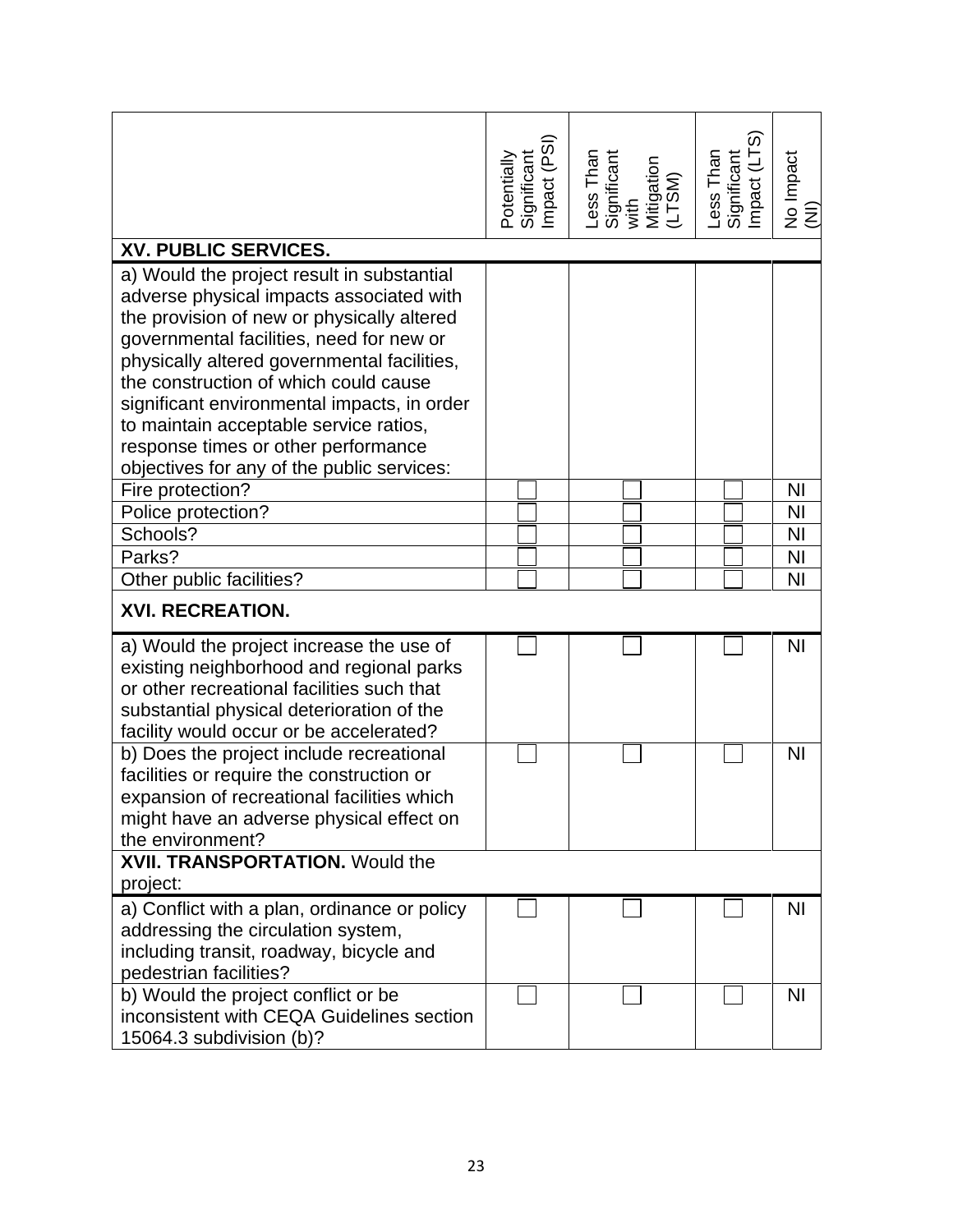|                                                                                       | Potentially<br>Significant<br>Impact (PSI) | Less Than<br>Significant<br>with<br>Mitigation<br>(LTSM) | Less Than<br>Significant<br>Impact (LTS) | No Impact<br>(NI) |
|---------------------------------------------------------------------------------------|--------------------------------------------|----------------------------------------------------------|------------------------------------------|-------------------|
| c) Substantially increase hazards due to a                                            |                                            |                                                          |                                          | $\overline{N}$    |
| geometric design feature (e.g., sharp                                                 |                                            |                                                          |                                          |                   |
| curves or dangerous intersections) or                                                 |                                            |                                                          |                                          |                   |
| incompatible uses (e.g., farm equipment)?                                             |                                            |                                                          |                                          |                   |
| d) Result in inadequate emergency                                                     |                                            |                                                          |                                          | N <sub>l</sub>    |
| access?                                                                               |                                            |                                                          |                                          |                   |
| XVIII. TRIBAL CULTURAL RESOURCES.                                                     |                                            |                                                          |                                          |                   |
| Would the project cause a substantial                                                 |                                            |                                                          |                                          |                   |
| adverse change in the significance of a                                               |                                            |                                                          |                                          |                   |
| tribal cultural resource, defined in Public                                           |                                            |                                                          |                                          |                   |
| Resources Code section 21074 as either a                                              |                                            |                                                          |                                          |                   |
| site, feature, place, cultural landscape that                                         |                                            |                                                          |                                          |                   |
| is geologically defined in terms of the size                                          |                                            |                                                          |                                          |                   |
| and scope of the landscape, sacred place,                                             |                                            |                                                          |                                          |                   |
| or object with cultural value to a California                                         |                                            |                                                          |                                          |                   |
| Native American tribe, and that is:                                                   |                                            |                                                          |                                          |                   |
| a) Listed or eligible for listing in the                                              |                                            |                                                          |                                          | <b>NI</b>         |
| California Register of Historical Resources,                                          |                                            |                                                          |                                          |                   |
| or in a local register of historical resources                                        |                                            |                                                          |                                          |                   |
| as defined in Public Resources Code                                                   |                                            |                                                          |                                          |                   |
| section 5020.1(k), or                                                                 |                                            |                                                          |                                          |                   |
| b) A resource determined by the lead                                                  |                                            |                                                          |                                          | N <sub>l</sub>    |
| agency, in its discretion and supported by                                            |                                            |                                                          |                                          |                   |
| substantial evidence, to be significant                                               |                                            |                                                          |                                          |                   |
| pursuant to criteria set forth in subdivision<br>(c) of Public Resources Code section |                                            |                                                          |                                          |                   |
| 5024.1. In applying the criteria set forth in                                         |                                            |                                                          |                                          |                   |
| subdivision (c) of Public Resources Code                                              |                                            |                                                          |                                          |                   |
| section 5024.1, the lead agency shall                                                 |                                            |                                                          |                                          |                   |
| consider the significance of the resource to                                          |                                            |                                                          |                                          |                   |
| a California Native American tribe.                                                   |                                            |                                                          |                                          |                   |
| <b>XIX. UTILITIES AND SERVICE</b>                                                     |                                            |                                                          |                                          |                   |
| <b>SYSTEMS.</b> Would the project:                                                    |                                            |                                                          |                                          |                   |
| a) Require or result in the relocation or                                             |                                            |                                                          |                                          | <b>NI</b>         |
| construction of new or expanded water,                                                |                                            |                                                          |                                          |                   |
| wastewater treatment or storm water                                                   |                                            |                                                          |                                          |                   |
| drainage, electric power, natural gas, or                                             |                                            |                                                          |                                          |                   |
| telecommunications facilities, the                                                    |                                            |                                                          |                                          |                   |
| construction or relocation of which could                                             |                                            |                                                          |                                          |                   |
| cause significant environmental effects?                                              |                                            |                                                          |                                          |                   |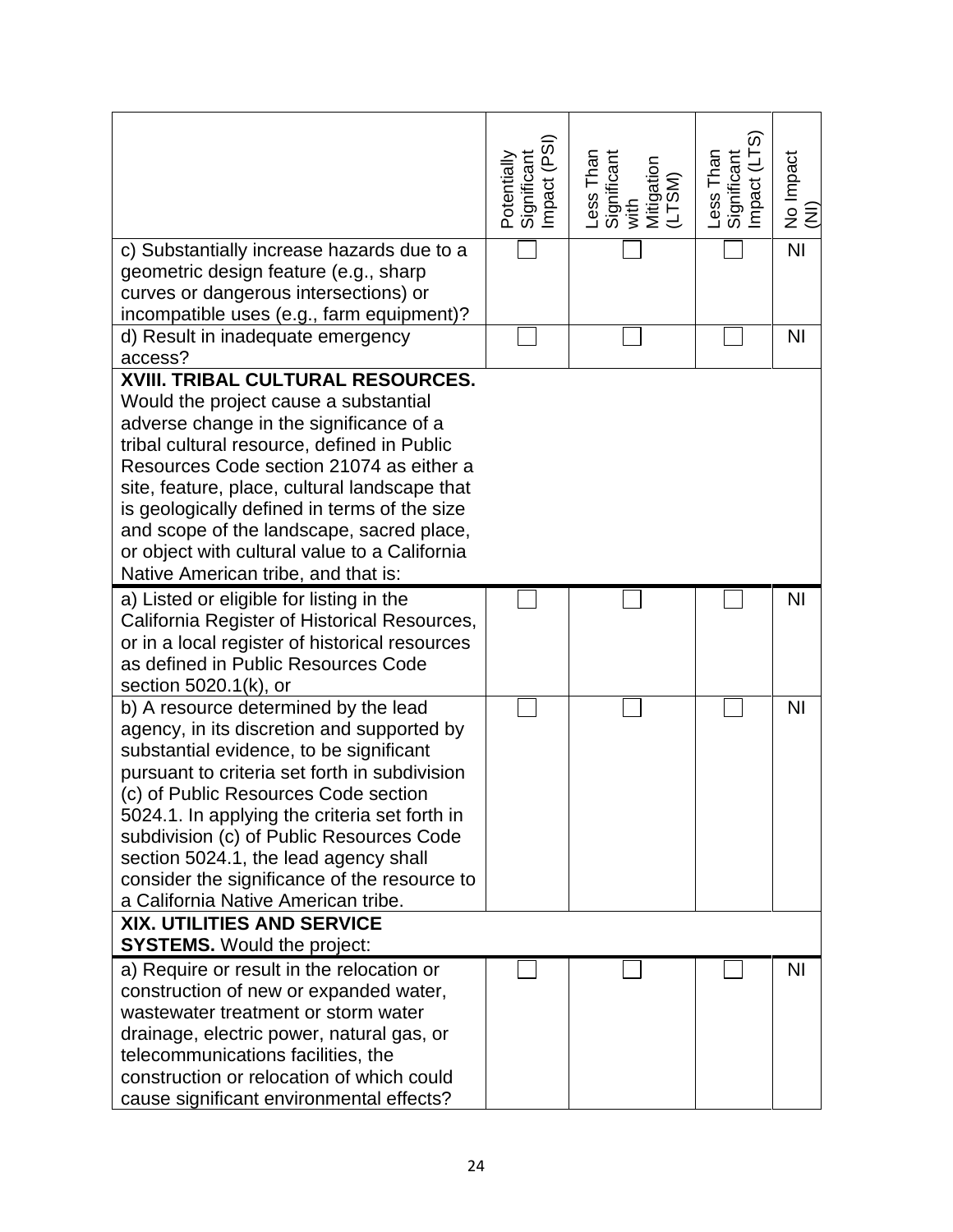|                                                                                                                                                                                                                                                                                      | Significant<br>Impact (PSI)<br>Potentially | Less Than<br>Significant<br>with<br>Mitigation<br>(LTSM) | Less Than<br>Significant<br>Impact (LTS) | No Impact<br>(NI) |
|--------------------------------------------------------------------------------------------------------------------------------------------------------------------------------------------------------------------------------------------------------------------------------------|--------------------------------------------|----------------------------------------------------------|------------------------------------------|-------------------|
| b) Have sufficient water supplies available<br>to serve the project and reasonable<br>foreseeable future development during<br>normal, dry, and multiple dry years?                                                                                                                  |                                            |                                                          |                                          | $\overline{N}$    |
| c) Result in a determination by the<br>wastewater treatment provider which<br>serves or may serve the project that it has<br>adequate capacity to serve the project's<br>projected demand in addition to the<br>provider's existing commitments?                                     |                                            |                                                          |                                          | N <sub>l</sub>    |
| d) Generate solid waste in excess of state<br>or local standards, or in excess of the<br>capacity of local infrastructure, or<br>otherwise impair the attainment of solid<br>waste reduction goals?                                                                                  |                                            |                                                          |                                          | <b>NI</b>         |
| e) Comply with federal, state, and local<br>management and reduction statutes and<br>regulations related to solid waste?                                                                                                                                                             |                                            |                                                          |                                          | N <sub>l</sub>    |
| XX WILDFIRE. If located in or near state<br>responsibility areas or lands classified as<br>very high fire hazard severity zones, would<br>the project:                                                                                                                               |                                            |                                                          |                                          |                   |
| a) Substantially impair an adopted<br>emergency response plan or emergency<br>evacuation plan?                                                                                                                                                                                       |                                            |                                                          |                                          | <b>NI</b>         |
| b) Due to slope, prevailing winds, and<br>other factors, exacerbate wildfire risks, and<br>thereby expose project occupants to,<br>pollutant concentrations from a wildfire or<br>the uncontrolled spread of a wildfire?                                                             |                                            |                                                          |                                          | NI                |
| c) Require the installation or maintenance<br>of associated infrastructure (such as<br>roads, fuel breaks, emergency water<br>sources, power lines or other utilities) that<br>may exacerbate fire risk or that may result<br>in temporary or ongoing impacts to the<br>environment. |                                            |                                                          |                                          | N <sub>l</sub>    |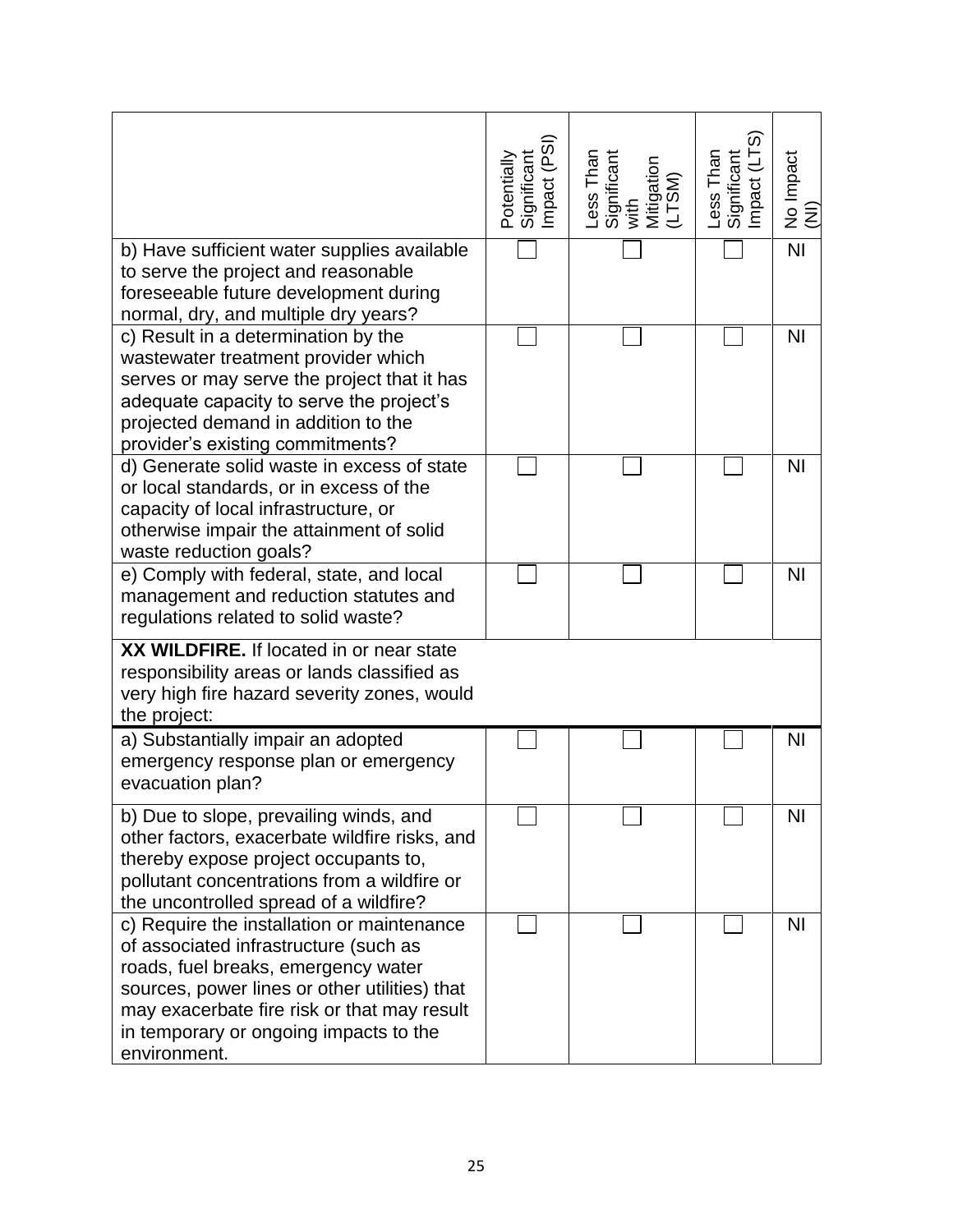|                                                                                                                                                                                                                                                                                                                                                                                                                                                                                                                    | Potentially<br>Significant<br>Impact (PSI) | Less Than<br>Significant<br>with<br>Mitigation<br>(LTSM) | Less Than<br>Significant<br>Impact (LTS) | No Impact<br>(NI) |
|--------------------------------------------------------------------------------------------------------------------------------------------------------------------------------------------------------------------------------------------------------------------------------------------------------------------------------------------------------------------------------------------------------------------------------------------------------------------------------------------------------------------|--------------------------------------------|----------------------------------------------------------|------------------------------------------|-------------------|
| d) Expose people or structures to<br>significant risks, including downslope or<br>downstream flooding or landslides, as a<br>result of runoff, post-fire slope instability, or<br>drainage changes?                                                                                                                                                                                                                                                                                                                |                                            |                                                          |                                          | $\overline{N}$    |
| <b>XXI. MANDATORY FINDINGS OF</b><br>SIGNIFICANCE.                                                                                                                                                                                                                                                                                                                                                                                                                                                                 |                                            |                                                          |                                          |                   |
| a) Does the project have the potential to<br>substantially degrade the quality of the<br>environment, substantially reduce the<br>habitat of a fish or wildlife species, cause a<br>fish or wildlife population to drop below<br>self-sustaining levels, threaten to eliminate<br>a plant or animal community, substantially<br>reduce the number or restrict the range of<br>a rare or endangered plant or animal or<br>eliminate important examples of the major<br>periods of California history or prehistory? |                                            |                                                          |                                          | <b>NI</b>         |
| b) Does the project have impacts that are<br>individually limited, but cumulatively<br>considerable? ("Cumulatively<br>considerable" means that the incremental<br>effects of a project are considerable when<br>viewed in connection with the effects of<br>past projects, the effects of other current<br>projects, and the effects of probable future<br>projects)?                                                                                                                                             |                                            |                                                          |                                          | N <sub>l</sub>    |
| c) Does the project have environmental<br>effects which will cause substantial<br>adverse effects on human beings, either<br>directly or indirectly?                                                                                                                                                                                                                                                                                                                                                               |                                            |                                                          |                                          | N <sub>1</sub>    |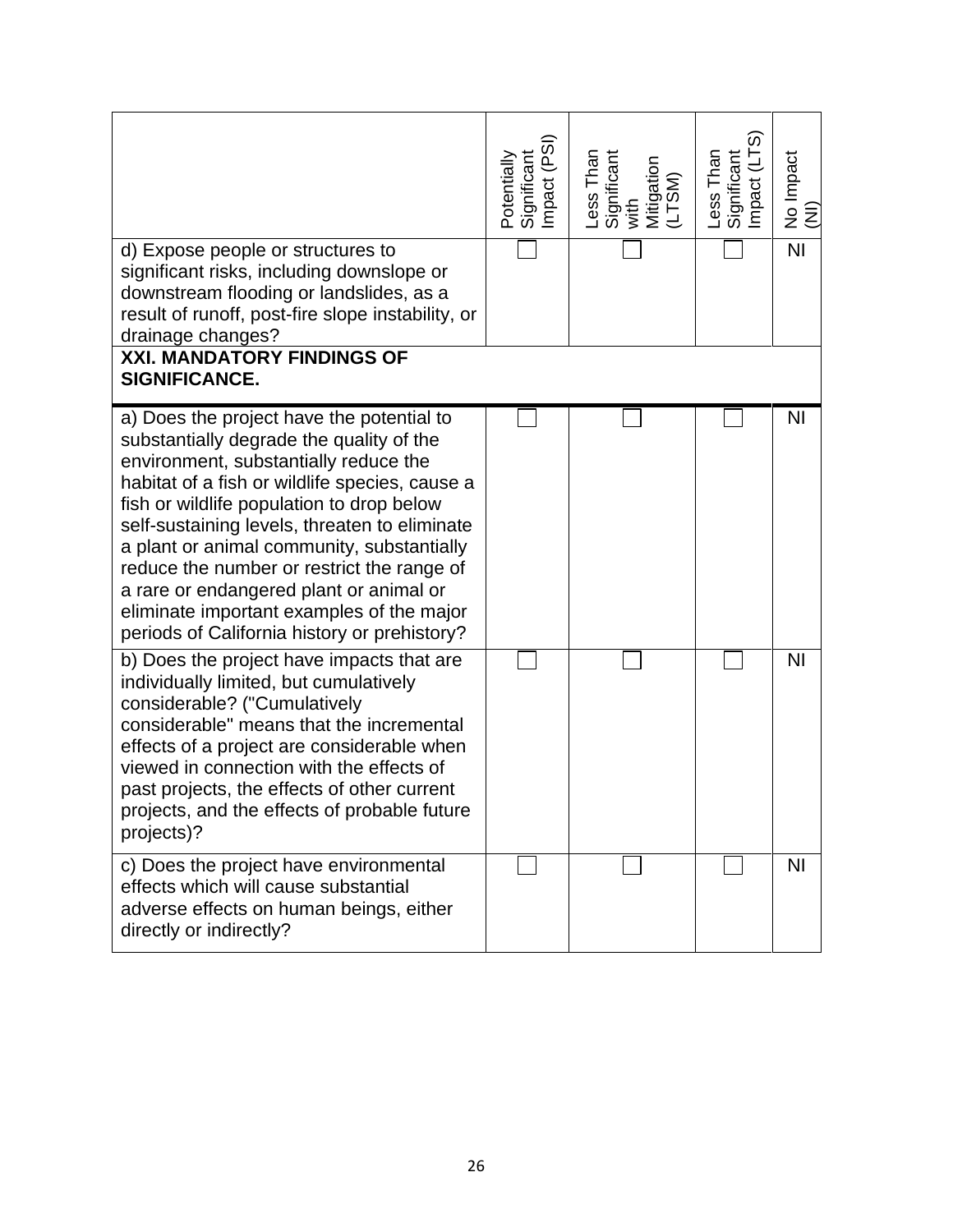### **EXPLANATION OF RESPONSES TO INITIAL STUDY ENVIRONMENTAL CHECKLIST**

# **I. AESTHETICS**

- a) The project will not have an adverse effect on a scenic vista. Such an impact will not occur because the project will not involve any construction, land alternation, or modification of any buildings or structures.
- b) The project will not damage scenic resources such as trees, rock outcroppings, and historic buildings. Such an impact will not occur because the project will not involve any construction, land alteration, or modification of any buildings or structures.
- c) The project will not substantially degrade the existing visual character or quality of public views of the site and its surroundings. Such an impact will not occur because the project will not involve any construction, land alternation, or modification of any buildings or structures.
- d) The project will not create a new source of substantial light or glare which would adversely affect day or nighttime views in the area.

# **II. AGRICULTURE AND FORESTRY RESOURCES**

- a) The project will not convert Prime Farmland, Unique Farmland, or Farmland of Statewide Importance (Farmland), as shown on the maps prepared pursuant to the Farmland Mapping and Monitoring Program (FMMP) of the California Resources Agency, to non-agricultural use. Such an impact will not occur because the project will not involve any construction, land alternation, or land use changes.
- b) The project will not conflict with existing zoning for agricultural use or a Williamson Act contract. Such an impact will not occur because the project will not involve any construction, land alternation, or land use changes.
- c) The project will not conflict with existing zoning for, or cause rezoning of, forest land, timberland, or timber zoned Timberland Production. Such an impact will not occur because the project will not involve any construction, land alternation, or land use changes.
- d) There will be no loss of forest land and the project will not result in the conversion of forest land to non-forest use. Such an impact will not occur because the project will not involve any construction, land alternation, or land use changes.
- e) The project will not involve other changes in the existing environment, which due to their location or nature, could result in conversion of Farmland to non-agricultural use. Such an impact will not occur because the project will not involve any construction, land alternation, or land use changes.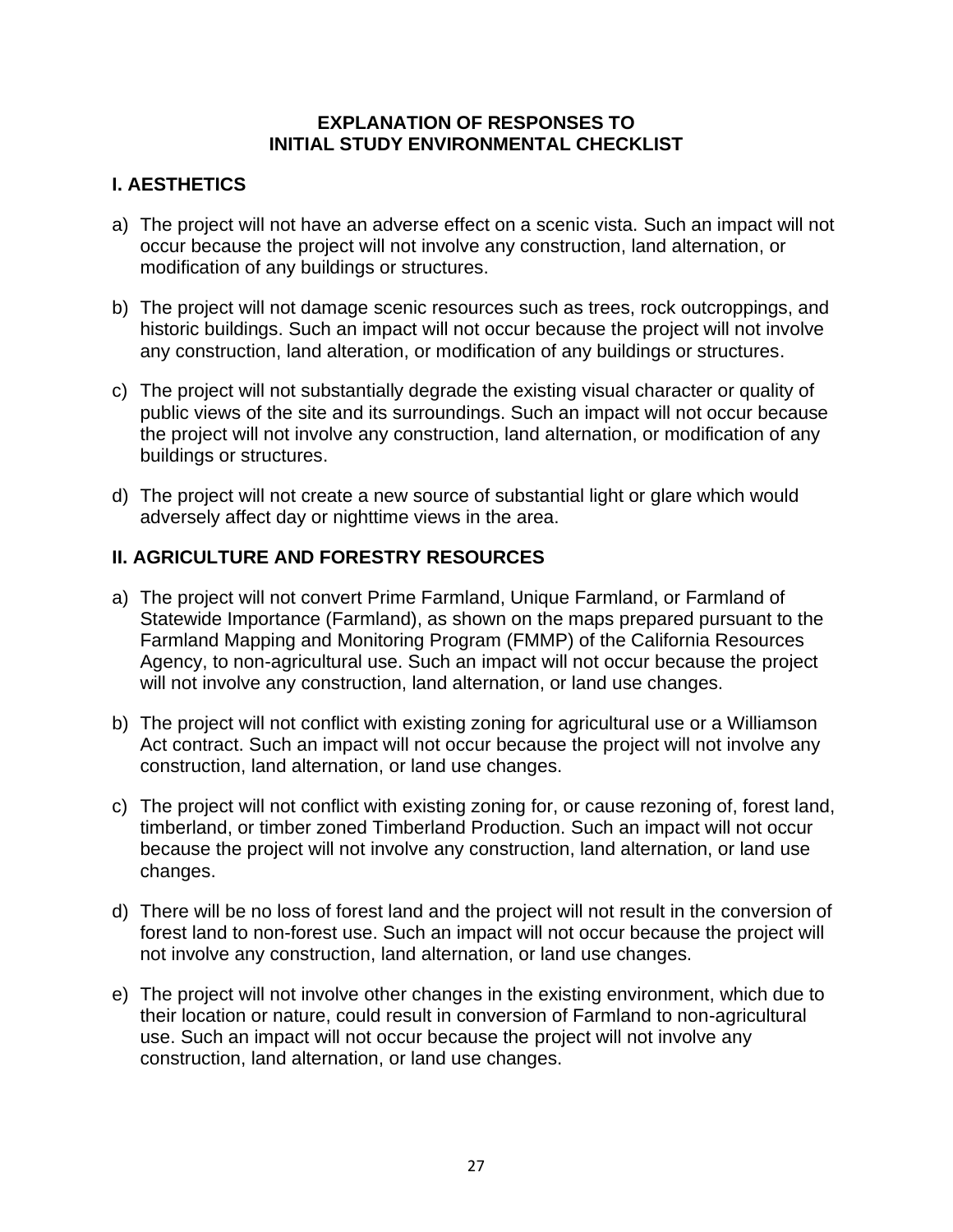## **III. AIR QUALITY**

- a) The project will not conflict with or obstruct implementation of the applicable air quality plan. Such an impact will not occur because the project will not involve any construction, land alternation, or land use changes.
- b) The project will not result in a cumulatively considerable net increase of any criteria pollutant for which the project region is non-attainment under an applicable federal or state ambient air quality standard. Such an impact will not occur because the project involves no ongoing sources of air pollution.
- c) The project will not expose sensitive receptors to substantial pollutant concentrations. Such an impact will not occur because the project will not increase pollutant concentrations.
- d) The project will not create objectionable odors affecting a substantial number of people.

## **IV. BIOLOGICAL RESOURCES**

a) The project will not have a substantial adverse effect, either directly or through habitat modifications, on any species identified as a candidate, sensitive, or special status in local or regional plans, policies, or regulations, or by the California Department of Fish and Wildlife (Department), National Marine Fisheries Service (NMFS) or U. S. Fish and Wildlife Service (USFWS).

#### Proposal 1 – Potential Increase in Fall-Run Chinook Salmon Bag and Possession **Limits**

The proposed project may result in an increase in the daily bag and possession limits for SRFC in the American, Feather, Mokelumne, and Sacramento rivers. Federally and state listed fish species including Central Valley steelhead, Central Valley spring-run Chinook Salmon, and Sacramento River winter-run Chinook Salmon co-occur in these waters. Existing regulations prohibit take of these species and current sport fishing regulations, including seasonal and area closures, minimize angler contact with these species. Therefore, the proposed project will have no significant impacts to these species.

- b) The project will not have an adverse effect on any riparian habitat or other sensitive natural communities identified in local or regional plans, policies and regulations, or by the California Department of Fish and Wildlife (Department) or the USFWS. Such an impact will not occur because the project will not involve any construction, land alternation, or land use changes.
- c) The project will not have a substantial adverse effect on state or federally protected wetlands (including, but not limited to, marsh, vernal pool, coastal, etc.) through direct removal, filling, hydrological interruption, or other means. Such an impact will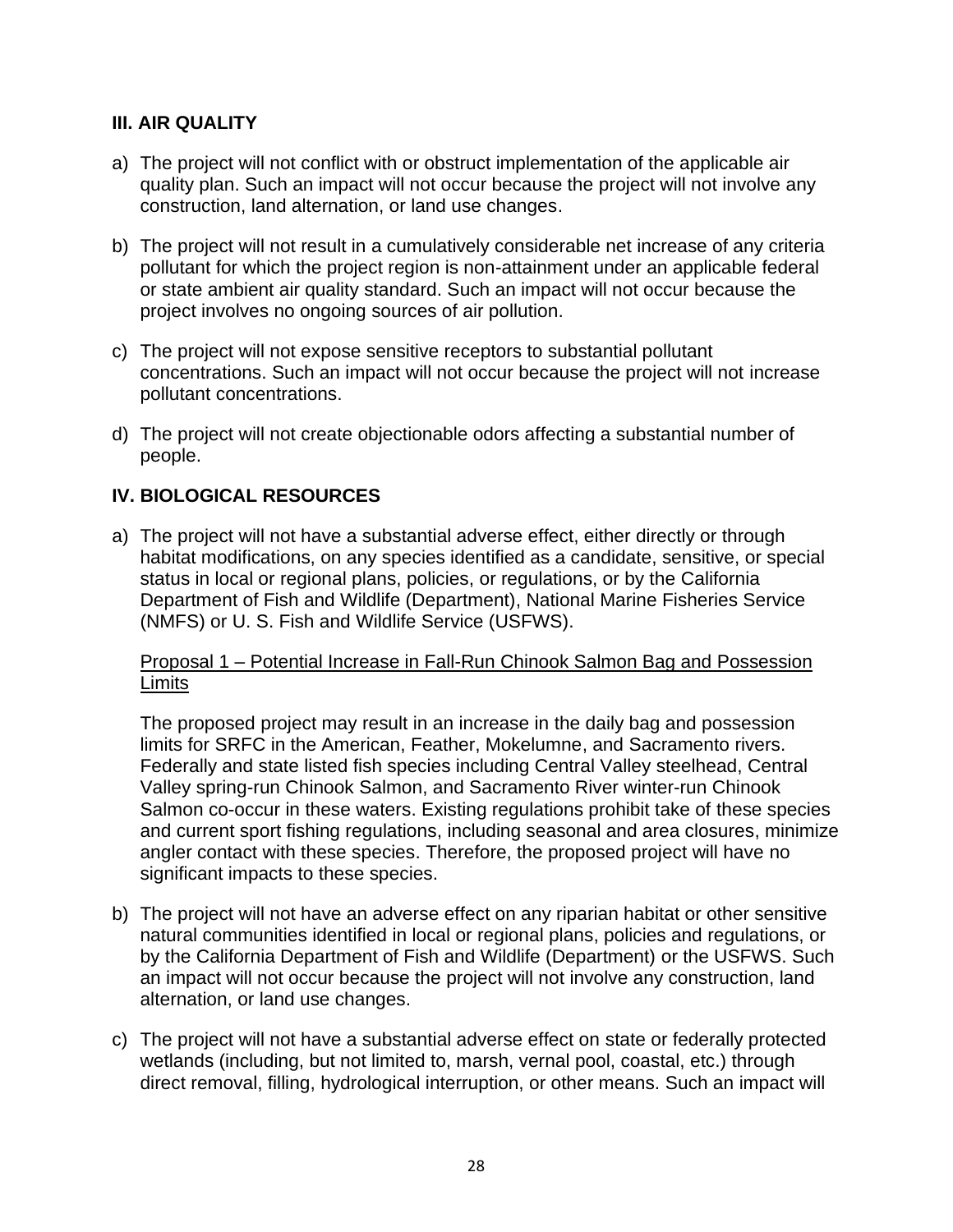not occur because the project will not involve any construction, land alteration, or land use changes.

- d) The project will not substantially interfere with the movement of any native resident or migratory fish or wildlife species or with established native resident or migratory wildlife corridors, or impede the use of native wildlife nursery sites. Such an impact will not occur because the project will not involve any construction, land alteration, or land use changes.
- e) The project will not conflict with any local policies or ordinances protecting biological resources, such as a tree preservation policy or ordinance. Such an impact will not occur because the project will not result in any construction, land alteration, or land use changes.
- f) The project will not conflict with the provisions of an adopted Habitat Conservation Plan, Natural Community Conservation Plan, or other approved local, regional, or state habitat conservation plan. Such an impact will not occur because the project will not involve any construction, land alteration, or land use changes.

# **V. CULTURAL RESOURCES**

- a) The project will not cause a substantial adverse change in the significance of a historical resource pursuant to Section 15064.5. There is no ground disturbing work or work permanently modifying any existing structure or resource and thus no potential to affect historical resources.
- b) The project will not cause a substantial adverse change in the significance of an archaeological resource pursuant to Section 15064.5. There is no ground disturbing work and thus no potential to affect archaeological resources.
- c) The project will not disturb any human remains, including those interred outside of formal cemeteries. There is no ground disturbing work and thus no potential to affect human remains.

## **VI. ENERGY**

- a) The project would not result in a potentially significant environmental impact due to wasteful inefficient, or unnecessary consumption of energy resources, during project construction or operations. Such an impact will not occur because the project will not use energy resources.
- b) The project will not affect nor obstruct any state or local plan for renewable energy or energy efficiency.

## **VII. GEOLOGY AND SOILS**

a i) The project will not directly or indirectly cause potential substantial adverse effects, including the risk of loss, injury, or death involving rupture of a known earthquake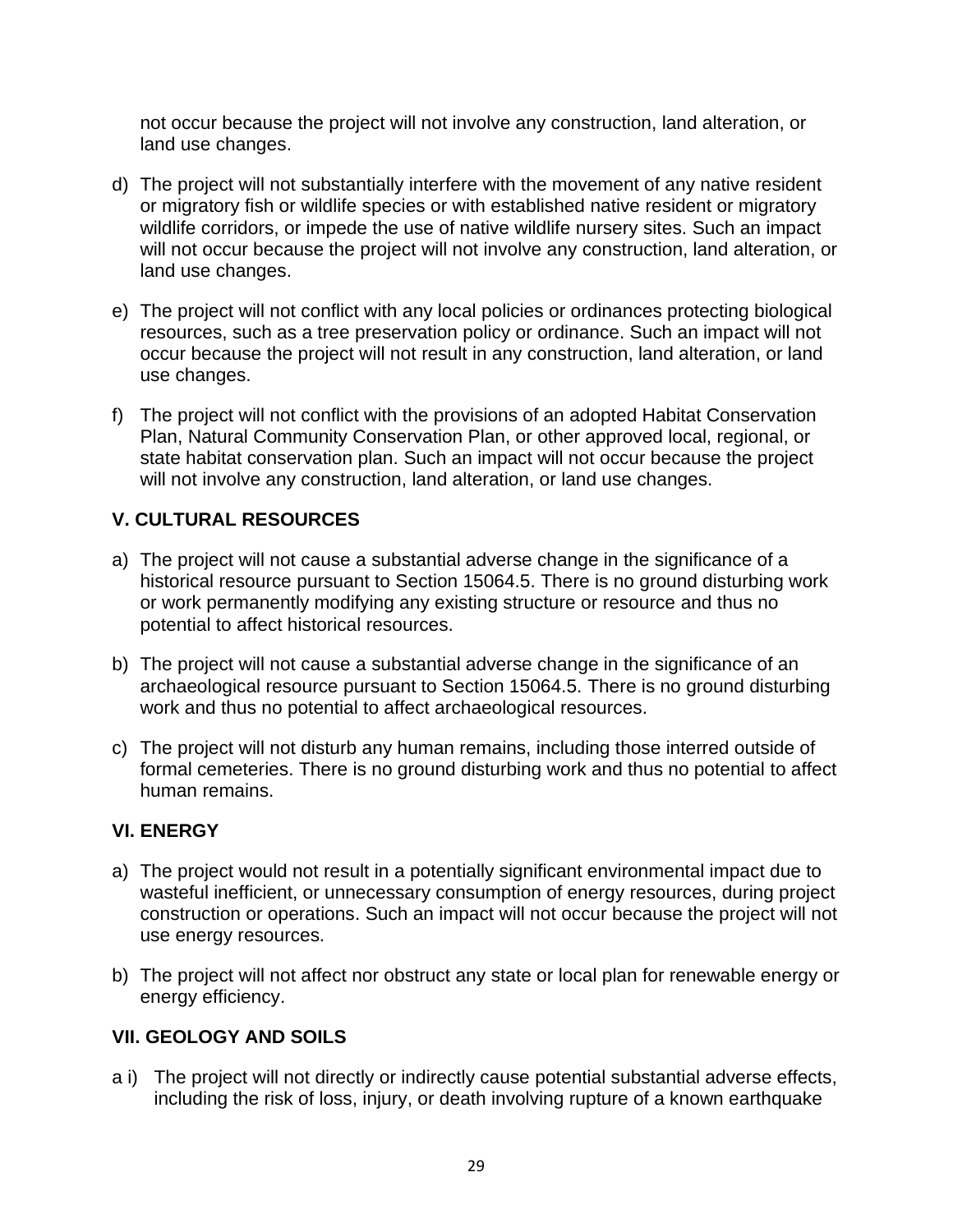fault, as delineated on the most recent Alquist-Priolo Earthquake Fault Zoning Map issued by the State Geologist for the area, or based on other substantial evidence of a known fault. Such an impact will not occur because the project will not create any structures for human habitation.

- a ii) The project will not directly or indirectly cause potential substantial adverse effects, including the risk of loss, injury, or death involving strong seismic ground shaking. Such an impact will not occur because the project will not create any structures for human habitation.
- a iii) The project will not directly or indirectly cause potential substantial adverse effects, including the risk of loss, injury, or death involving seismic-related ground failure, including liquefaction. Such an impact will not occur because the project will not create any structures for human habitation.
- a iv) The project will not directly or indirectly cause potential substantial adverse effects, including the risk of loss, injury, or death involving landslides. Such an impact will not occur because the project will not create any structures for human habitation.
- b) The project will not result in substantial soil erosion or the loss of topsoil. Such an impact will not occur because the project will not involve ground disturbing work.
- c) The project will not be located on a geologic unit or soil that is unstable, or that would become unstable and potentially result in on- or off- site landslides, lateral spreading, subsidence, liquefaction, or collapse. Such an impact will not occur because the project will not involve ground disturbing work.
- d) The project will not be located on expansive soil, as defined in Table 18-1-B of the Uniform Building Code (1994), creating substantial direct or indirect risks to life or property. Such an impact will not occur because the project will not involve ground disturbing work.
- e) The project will not create any sources of waste water requiring a septic system.

### **VIII. GREENHOUSE GAS EMISSIONS**

- a) The project will not generate greenhouse gas emissions, either directly or indirectly, that may have a significant impact on the environment. The project will not involve construction, land alternation, or land use changes.
- b) The project will not conflict with an applicable plan, policy or regulation adopted for the purpose of reducing the emissions of GHG. The project is not anticipated to result in any change of GHG emissions.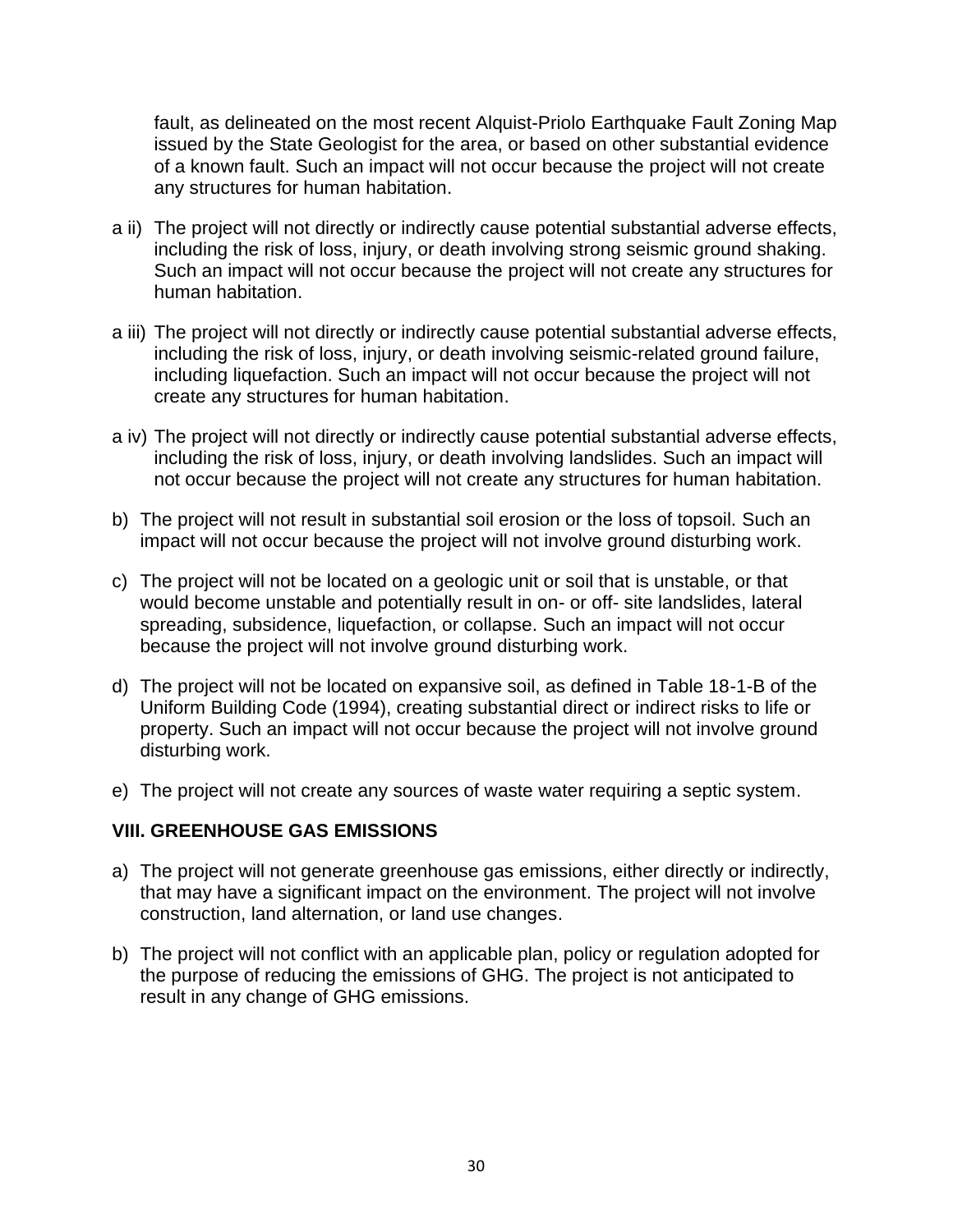## **IX. HAZARDS AND HAZARDOUS MATERIALS**

- a) The project will not create a significant hazard to the public or the environment through the routine transport, use, or disposal of hazardous materials. The project will not involve the transport, use, or disposal of hazardous materials.
- b) The project will not create a significant hazard to the public or the environment through reasonably foreseeable upset and accident conditions involving the release of hazardous materials into the environment. The project will not involve the transport, use, or disposal of hazardous materials.
- c) The project will not emit hazardous emissions or handle hazardous or acutely hazardous materials, substances, or waste within one-quarter mile of an existing or proposed school. The project will not involve the transport, use, or emission of any hazardous materials.
- d) The project will not be located on any site that is included on a list of hazardous materials sites compiled pursuant to Government Code Section 65962.5.
- e) The project will not be located within an airport land use plan area.
- f) The project will not impair implementation of, or physically interfere with, an adopted emergency response plan or emergency evacuation plan. The project will not involve any construction, land alteration, or land use changes.
- g) The project will not expose people or structures to a significant risk of loss, injury, or death involving wild land fires. The project will not involve any construction, land alteration, or land use changes.

# **X. HYDROLOGY AND WATER QUALITY**

- a) The project will not violate any water quality standards or waste discharge requirements or otherwise substantially degrade surface or groundwater quality. The project will not involve any construction, land alteration, water use, or water discharge.
- b) The project will not substantially decrease groundwater supplies or interfere substantially with groundwater recharge such that the project may impede sustainable groundwater management of the basin. The project will not involve any construction, land alteration, or groundwater use.
- c i) The project will not substantially alter the existing drainage pattern of the site or area including through the alteration of the course of a stream or river or through the addition of impervious surfaces in a manner which would result in substantial erosion or siltation on- or off-site because the project will not involve any construction or land alteration.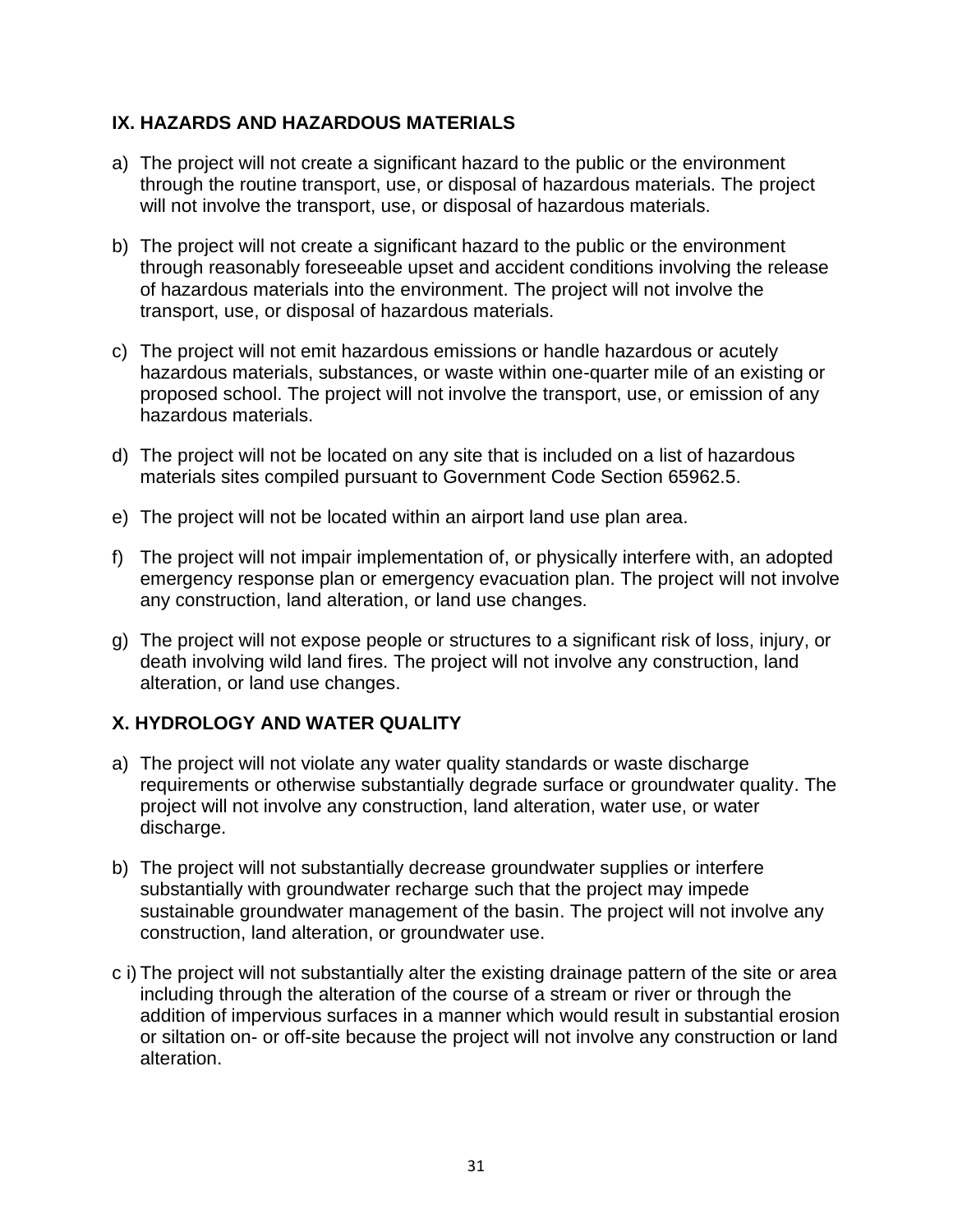- c ii) The project will not substantially alter the existing drainage pattern of the site or area including through the alteration of the course of a stream or river or through the addition of impervious surfaces in a manner which would result in flooding on- or offsite because the project will not involve any construction or land alteration.
- c iii) The project will not create or contribute runoff water that would exceed the capacity of existing or planned storm-water drainage systems, or provide substantial additional sources of polluted runoff because the project will not involve any construction or land alteration.
- c iv) The project will not impede or redirect flood flows because the project will not involve any construction or land alteration.
- d) In flood hazard, tsunami, or seiche zones, the project would not risk release of pollutants due to project inundation because the project would not involve any construction or land alteration.
- e) The project would not conflict with or obstruct implementation of a water quality control plan or sustainable groundwater management plan. The project will not involve any construction, land alteration, or groundwater use.

# **XI. LAND USE AND PLANNING**

- a) The project will not physically divide an established community. The project will not involve any construction, land alteration, or land use changes.
- b) The project will not cause a significant environmental impact due to a conflict with any land use plan, policy, or regulation adopted for the purpose of avoiding or mitigating an environmental effect. The project will not involve any construction, land alteration, or land use changes.

## **XII. MINERAL RESOURCES**

- a) The project will not result in the loss of availability of a known mineral resource that would be of value to the region and the residents of the state. Such an impact will not occur because the project will not involve any construction, land alteration, or land use changes.
- b) The project will not result in the loss of availability of a locally important mineral resource recovery site delineated on a local general plan, specific plan, or other land use plan. Such an impact will not occur because the project will not involve any construction, land alteration, or land use changes.

### **XIII. NOISE**

a) The project will not result in generation of a substantial temporary or permanent increase in ambient noise levels in the vicinity of the project in excess of standards established in the local general plan or noise ordinance, or applicable standards of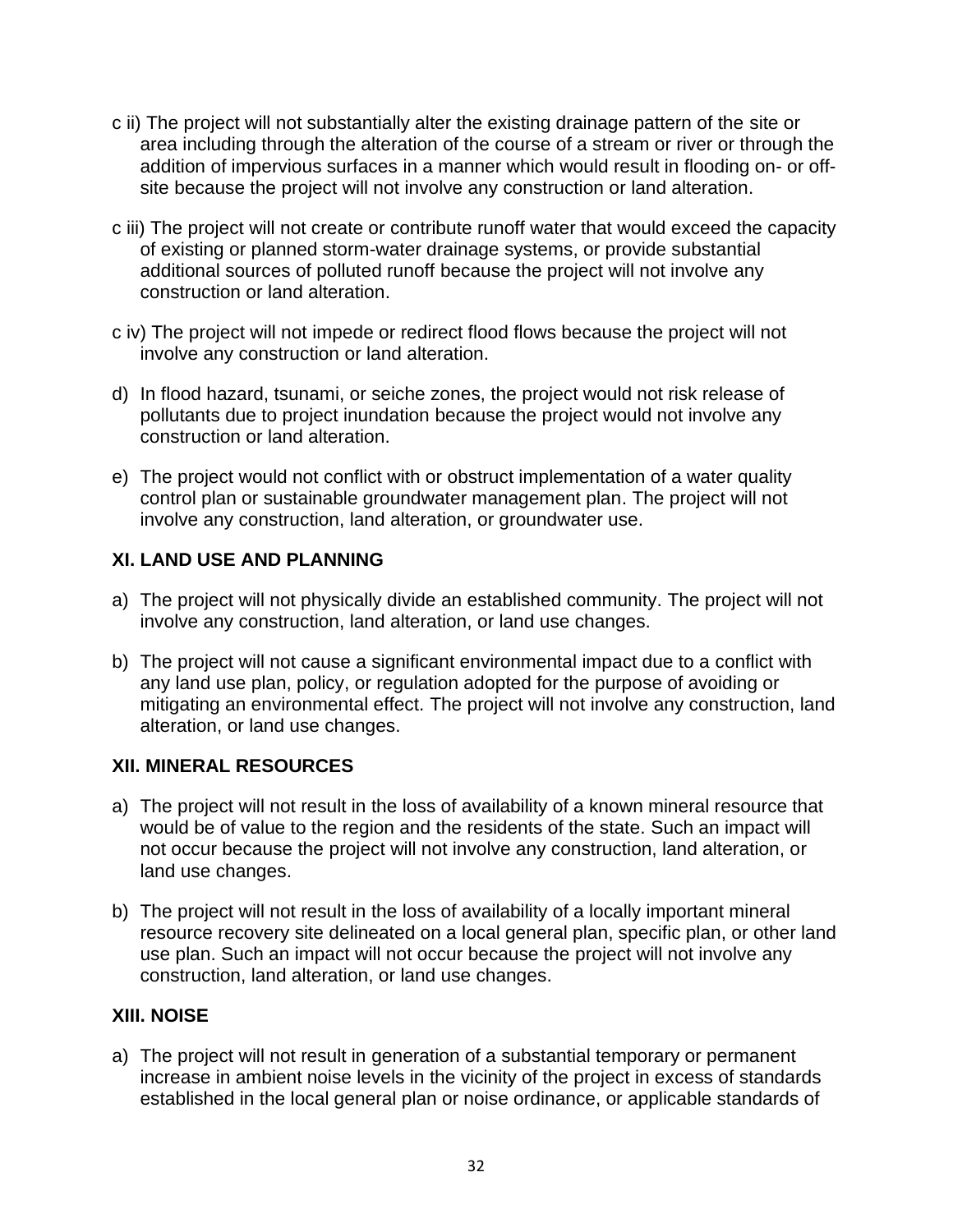other agencies. The project will not involve construction or physical alteration of land, and its implementation will not generate noise levels in excess of agency standards.

- b) The project will not result in generation of excessive ground-borne vibration or ground-borne noise levels. The project will not involve construction or physical alteration of land.
- c) The project will not be located within the vicinity of a private airstrip or an airport use plan or, where such a plan has not been adopted, within two miles of a public airport or public use airport.

## **XIV. POPULATION AND HOUSING**

- a) The project will not induce substantial unplanned population growth in an area, either directly or indirectly. Such an impact will not occur because the project will not construct any new homes, businesses, roads, or other human infrastructure.
- b) The project will not displace any existing people or housing and will not necessitate the construction of replacement housing elsewhere.

# **XV. PUBLIC SERVICES**

a) The project will not have any significant environmental impacts associated with new or physically altered governmental facilities. The project will not involve any construction, land alteration, or land use changes.

## **XVI. RECREATION**

- a) The project will not increase the use of existing neighborhood and regional parks or other recreational facilities such that substantial physical deterioration of the facility would occur or be accelerated.
- b) The project does not require construction or expansion of recreational facilities.

# **XVII. TRANSPORTATION**

- a) The project will not conflict with a program, plan, ordinance or policy addressing the circulation system, including transit, roadway, bicycle and pedestrian facilities. The project involves no land use or transportation system modifications.
- b) The project will not conflict or be inconsistent with CEQA Guidelines section 15064.3 subdivision (b), which pertains to vehicle miles traveled. The amount and distance of vehicle miles traveled by recreational anglers should not change substantially under the proposed regulations.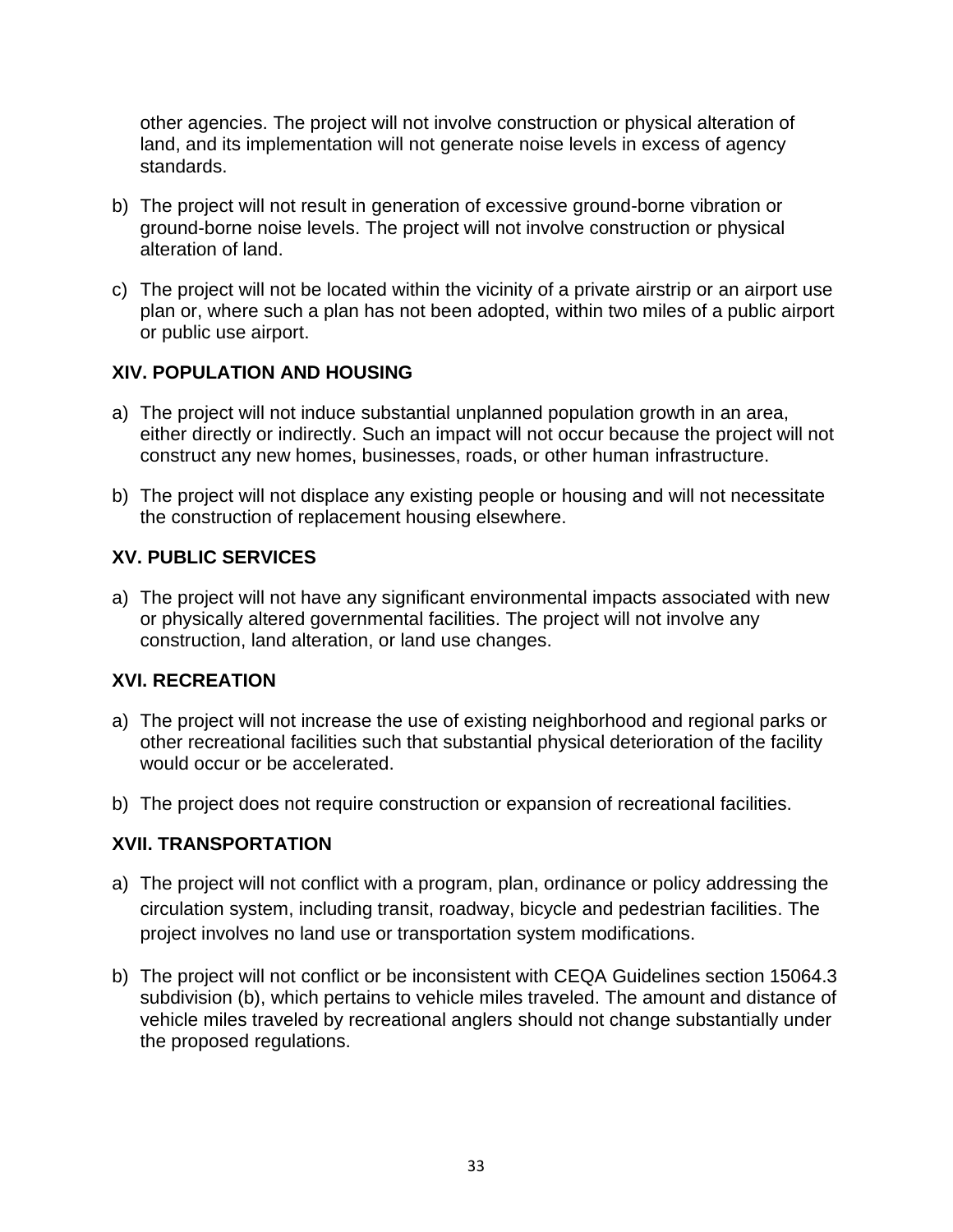- c) The project will not increase hazards due to a geometric design feature or incompatible uses with equipment. There will be no land use or transportation system modifications.
- d) The project will not result in inadequate emergency access. The project involves no land use or transportation system modifications.

## **XVIII. TRIBAL CULTURAL RESOURCES**

- a) The project will not cause a substantial adverse change in the significance of a tribal cultural resource that is listed or eligible for listing in the California Register of Historical Resources, or in a local register of historical resources as defined in Public Resources Code section 5020.1(k). There is no ground disturbing work and no potential to affect tribal cultural resources.
- b) The project will not cause a substantial adverse change in the significance of a tribal cultural resource that is determined by the lead agency, in its discretion and supported by substantial evidence, to be significant pursuant to criteria set forth in subdivision (c) of Public Resources Code section 5024.1. There is no ground disturbing work and no potential to affect tribal cultural resources.

## **XIX. UTILITIES AND SERVICE SYSTEMS**

- a) The project will not require or result in the relocation or construction of new or expanded water, wastewater treatment or storm water drainage, electric power, natural gas, or telecommunication facilities. There will be no construction or land alteration.
- b) The project requires no new water supplies.
- c) The project will not produce wastewater.
- d) The project will not generate solid waste. Thus, the project will be in compliance with state and local standards for solid waste.
- e) The project will not create solid waste. Thus, the project will be in compliance with federal, state, and local management and reduction statutes and regulations related to solid waste.

### **XX. WILDFIRE**

- a) The project will not impair an adopted emergency response plan or emergency evacuation plan.
- b) The project will not exacerbate wildfire risks due to slope, prevailing winds, and other factors.
- c) The project will not require the installation or maintenance of any infrastructure.